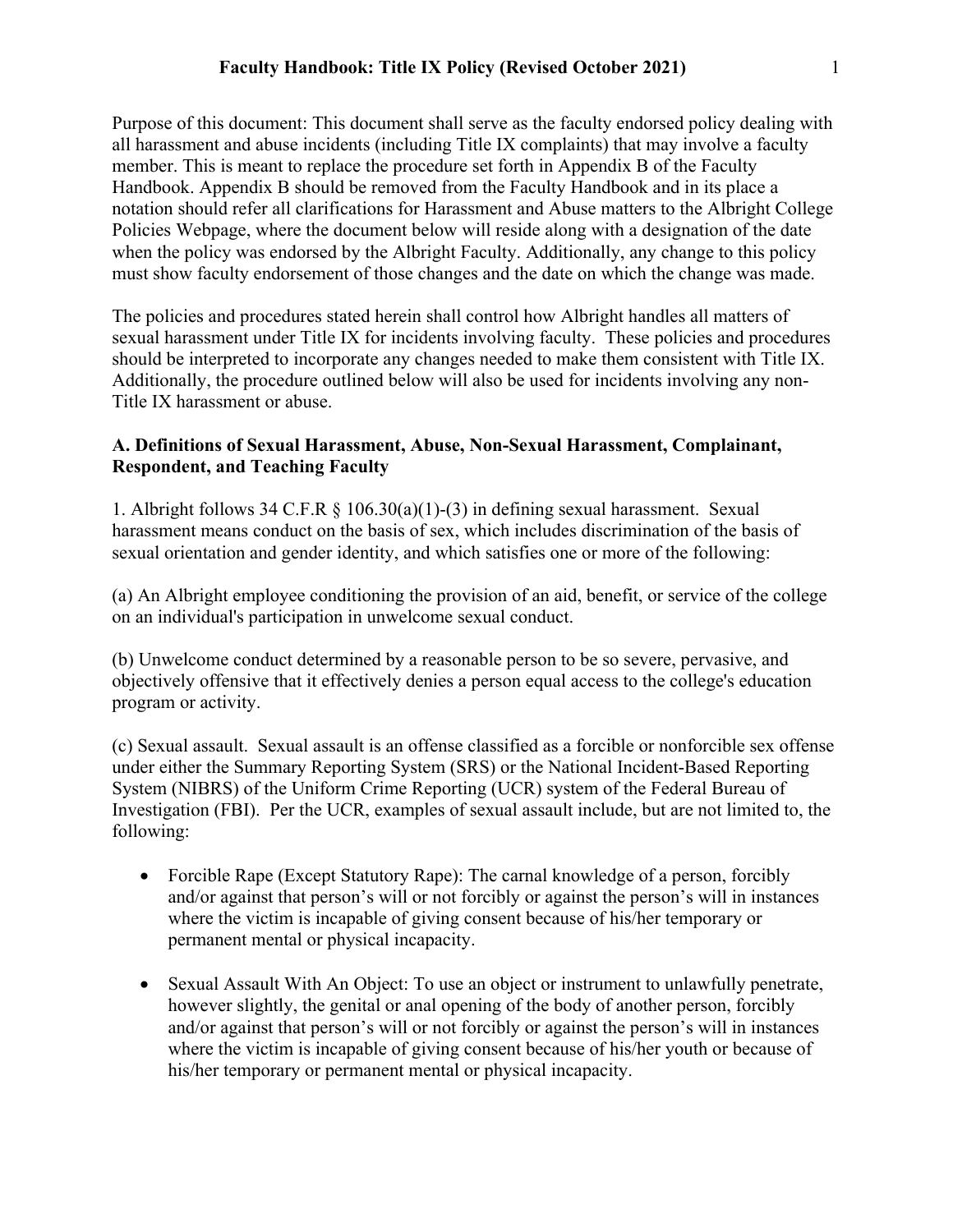- Forcible Fondling: The touching of the private body parts of another person for the purpose of sexual gratification, forcibly and/or against that person's will or not forcibly or against the person's will in instances where the victim is incapable of giving consent
- Statutory Rape: Nonforcible sexual intercourse with a person who is under the statutory age of consent.

(d) Dating Violence. Dating Violence means violence committed by a person who is or has been in a social relationship of a romantic or intimate nature with the victim. The existence of such a relationship shall be determined based on a consideration of the following factors: (a) The length of the relationship, (b) the type of relationship, and (c) the frequency of interaction between the persons involved in the relationship.

(e) Domestic Violence. Domestic Violence includes felony or misdemeanor crimes of violence committed by a current or former spouse or intimate partner of the victim, by a person with whom the victim shares a child in common, by a person who is cohabitating with or has cohabitated with the victim as a spouse or intimate partner, by a person similarly situated to a spouse of the victim under the domestic or family violence laws of Pennsylvania, or by any other person against an adult or youth victim who is protected from that person's acts under the domestic or family violence laws of Pennsylvania.

(f) Stalking. Stalking means engaging in a course of conduct directed at a specific person that would cause a reasonable person to fear for his or her safety, or the safety of others, or suffer substantial emotional distress.

Sexual Harassment, if proven, is quite serious, and a single incident may be grounds for Termination or Dismissal for Adequate Cause as described in Section VII.B.8 of the Faculty Handbook.

2. Abuse is defined as verbal or physical conduct which has the intent or effect of unreasonably interfering with an individual's or group's educational and/or work performance at Albright, or creating an intimidating, hostile, or offensive educational and work environment on or off campus.

3. Non-sexual harassment is defined as a pattern of abusive behavior over a period of time. Harassment on the basis of race, color, religion, national origin, sexual orientation, or disability includes abuse of an individual in terms of a stereotyped group characteristic, or because of that person's identification with a particular group. Such behavior undermines the atmosphere of trust essential to the academic enterprise and represents a failure of professional ethics.

Non-sexual harassment or generally abusive behavior includes, but is not limited to, the following:

• Differential treatment on the basis of sexual orientation, religion, or ablebodiedness;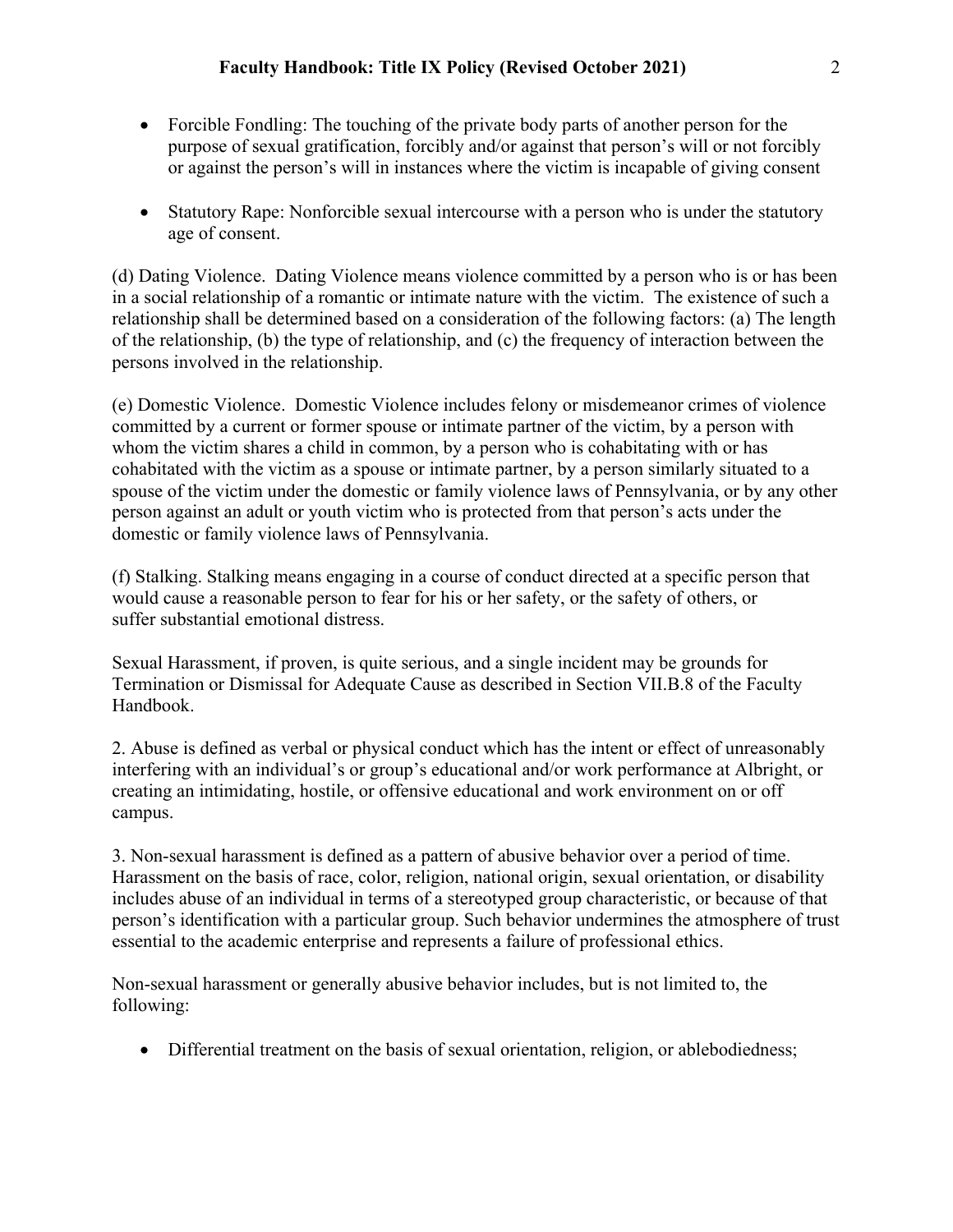- Behavior or generalized remarks that belittle or demean another's race, color, religion, national origin, or sexual orientation;
- A pattern of proven false accusations or insulting expressions;
- A pattern of unprofessional statements and conduct, in opposition to the AAUP standards of professional responsibility as quoted in the Handbook under Academic Freedom and Responsibility ("When he/she speaks, he/she should at all times be accurate, should exercise proper restraint, should show respect for the opinions of others and should make every effort to indicate that he/she is not a College spokesperson");
- A pattern of insulting and intimidating remarks which interfere with the academic freedom of others.

4. A Complainant is an individual who is alleged to be the target of conduct that could constitute sexual harassment, abuse, or non-sexual harassment.

5. A Respondent is an individual who has been reported to be the perpetrator of conduct that could constitute sexual harassment, abuse, or non-sexual harassment.

6. Teaching Faculty: For the purposes of this section, the phrase "Teaching Faculty" shall include any person in the full or part-time employ of the College who is responsible for teaching one or more courses carrying academic credit notwithstanding the course units and credit hours constraints used to define this phrase for Part-time Faculty in IV.C.2. of the Albright College Faculty Handbook.

### **B. Filing a Report with Title IX Coordinator/Compliance Officer or a Deputy Coordinator**

Any person may report sexual harassment, abuse, or non-sexual harassment to the Title IX Coordinator/Compliance Officer or a Deputy Coordinator. These individuals can be reached in person, by mail, by telephone, by email, or by any other means that results in them receiving a verbal or written report. A report can be made at any time of day, including during non-business hours.

Ms. Becki Achey is Albright's Title IX Coordinator/Compliance Officer and can be contacted at:

Becki Achey Acting Dean of Students, Albright College Selwyn Hall Reading, PA 19612 610-921-7663 bachey@albright.edu

Additionally, any person can make an anonymous report of sexual harassment via the Albright College website here: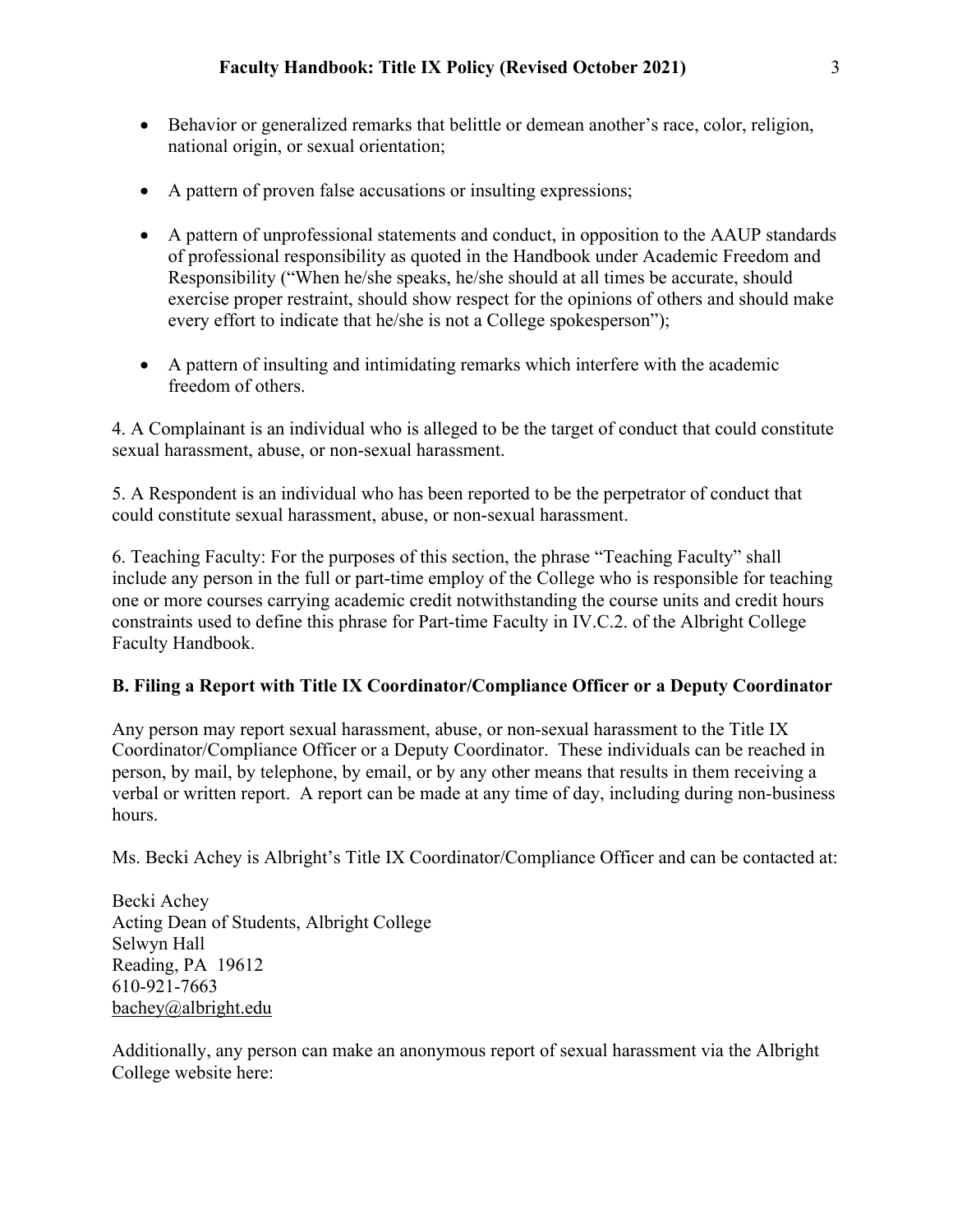https://www.albright.edu/academic/college-catalog/student-life/discrimination-harassment-orsexual-misconduct-anonymous-complaint-form/

Please note that any *reports* made to a Deputy Coordinator are not considered *formal complaints*. As described further below in Section D, formal complaints must be filed with the Title IX Coordinator/Compliance Officer.

Albright requires that its Deputy Coordinator and its Title IX Coordinator/Compliance Officer have no conflict of interest or bias for or against Complainants or Respondents generally, as well no conflict of interest or bias for or against any individual Complainant or Respondent.

## **If the Complainant reasonably believes the Title IX Coordinator has a conflict of interest, or bias, the Title IX Coordinator will assign the matter to another trained investigator, who shall serve as temporary Title IX officer for the case.**

### **C. Supportive Measures**

Supportive measures are not punitive, and they are free services that Albright offers to a Complainant or a Respondent before or after the filing of a formal complainant or even without a formal complaint.

Supportive measures may include, but are not limited to: no contact orders, counseling through the Employee Assistance Program (EAP) Inroads, modifications of work schedules, changes in work locations and voluntary leaves of absence.

Upon notice of allegations of sexual harassment, abuse, or non-sexual harassment, Albright is committed to treating Complainants and Respondents equitably. Even before the filing of any formal complaint, when the college receives a report of allegations involving sexual harassment, abuse, or non-sexual harassment the Title IX Coordinator/Compliance Officer will contact the Complainant to discuss possible supportive measures and the process for filing a formal complaint. Similarly, to treat the Respondent equitably, no disciplinary sanctions or other actions that are not supportive measures will be applied against a Respondent prior to the conclusion of Albright's grievance process.

### **D. Filing a Formal Complaint**

A Complainant may file a formal complaint only with the Title IX Coordinator/Compliance Officer. At the time of filing a formal complaint, the Complainant must be participating in or attempting to participate in an educational program or activity offered by Albright.

A formal complaint is a document or electronic submission from the Complainant to the Title IX Coordinator/Compliance Officer that 1) alleges sexual harassment, abuse, or non-sexual harassment against a Respondent(s), 2) requests that Albright investigate the allegation, and 3) includes the Complainant's physical or digital signature or otherwise indicates that the Complainant is the person filing the complaint. When filing a complaint, a Complainant may, but need not, identify a Respondent(s). Please note that there are precise requirements that must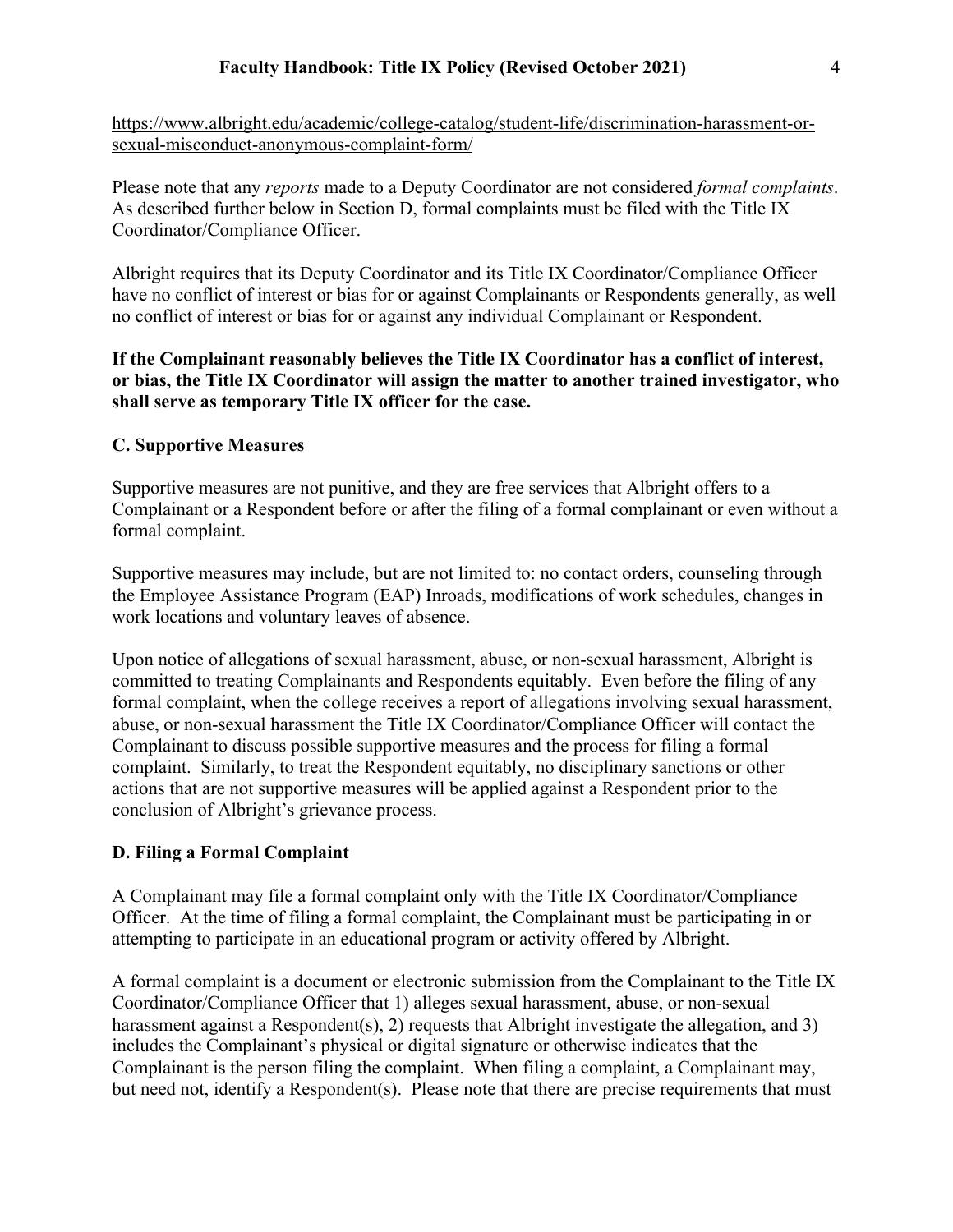be followed to submit a formal complaint, and a failure to follow any of the requirements will result in no formal complaint being filed.

A Complainant may file a formal complainant with the Title IX Coordinator/Compliance Officer in person, by mail, or by electronic mail. Given that a formal complaint must be a document or an electronic submission (such as an email), it is not possible to file a formal complaint with the Title IX Coordinator/Compliance Officer by telephone.

At any time after filing a complaint, a Complainant may notify the Title IX Coordinator/Compliance Officer in writing that they would like to withdraw the complaint or any allegations contained in it.

If the Title IX Coordinator/Compliance Officer has notice of allegations of sexual harassment, abuse, or non-sexual harassment, the Title IX Coordinator/Compliance Officer may choose to file a formal complaint even if a Complainant chooses not to file one.

## **E. Written Notice after a Formal Complaint**

After a formal complaint is filed, and before any initial interviews, Albright will provide a written notice to the parties who are known.

The written notice will contain:

- An overview of how Albright investigates and adjudicates formal complaints, rights regarding an appeal, and any applicable informal resolution process that may be available. In accord with Title IX regulations, however, informal resolutions are not available in cases where a faculty member is alleged to have sexually harassed a student.
- Sufficient details surrounding the allegations of sexual harassment, abuse, or non-sexual harassment. These details will include the identities of the parties involved in the incident, if known, the conduct allegedly constituting sexual harassment, abuse, or nonsexual harassment, and the date and location of the alleged incident, if known.
- Notice that the Respondent is presumed not responsible for the alleged conduct until a determination is made at the end of Albright's grievance process.
- Notice that the parties may have an advisor of their choice, who may be, but is not required to be, an attorney.
- Notice that, after its investigation, Albright will provide both parties, and if they have any advisors their advisors, any evidence obtained that is directly related to the allegations raised so that the parties can inspect and review it.
- When applicable to any party, Albright will provide notice of Albright's provision on Acts of Dishonesty in its Code of Conduct in the Compass Student Handbook. When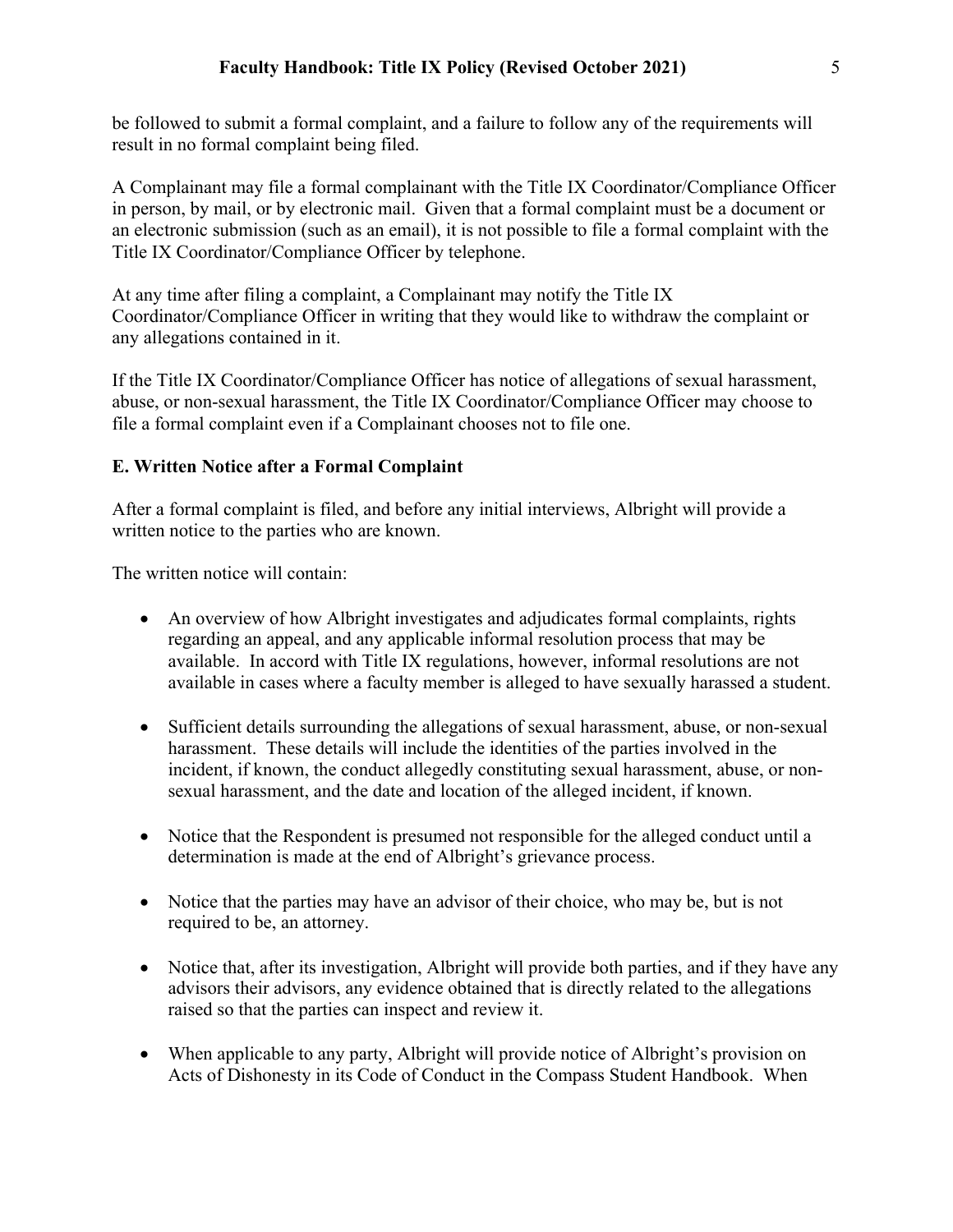#### **Faculty Handbook: Title IX Policy (Revised October 2021)** 6

applicable to a party, the provision prohibits that party from knowingly making false statements or knowingly submitting false information throughout the grievance process.

#### **F. Informational Meeting**

Informational meetings are scheduled separately with both the Complainant and the Respondent.

No Informational Meeting will be scheduled earlier than 7 business days after the Written Notice is delivered to both the Complainant and the Respondent so that the parties have sufficient time to prepare a response upon receipt of the written notice.

The Title IX Coordinator/Compliance Officer will be present at the informational meeting.

Family members, friends, and attorneys are not allowed at the informational meeting.

However, advisors are allowed at the informational meeting.

As a part of the official records that Albright maintains regarding its investigation of incidents involving allegations of sexual harassment, the college may record the informational meeting. It will give notice to the parties when doing so. Given the college's duty to ensure the confidentiality of incidents involving allegations of sexual harassment, neither the Complainant or the Respondent is allowed to record the informational meeting.

The purpose of the informational meeting is to discuss the allegations in the complaint, the Complainant's and Respondent's rights, the procedures involved in the investigation and hearing triggered by the filing of a formal complaint, and any applicable informal resolution processes. Any applicable supportive measures will also be discussed with the Complainant and the Respondent as well. At the informational meeting, the parties will also have the opportunity to ask all necessary questions.

At the informational meeting, if the Complainant or the Respondent does not already have an advisor, there will be discussion of any advisors available through the college. Moreover, when it comes to the Complainant and the Respondent, there will be a discussion of the consequences of not selecting an advisor when it comes to any hearing. These consequences include being unable to conduct cross examination of the other party, as well as being unable to cross examine the other party's witnesses.

During the informational meeting, the Respondent will be able to review any documents pertinent to the charges. The Respondent will have the right to accept, or deny, responsibility for the actions the Complainant alleges. If the Respondent accepts responsibility, the Respondent will sign the charge form indicating that he/she accepts full responsibility for the charges and waives his/her rights to an investigation and a hearing. However, the Respondent may appeal the sanctions as outlined below in Section N.

If the Respondent does not accept responsibility for the charges, then a hearing will be scheduled after Albright completes its Investigative Report.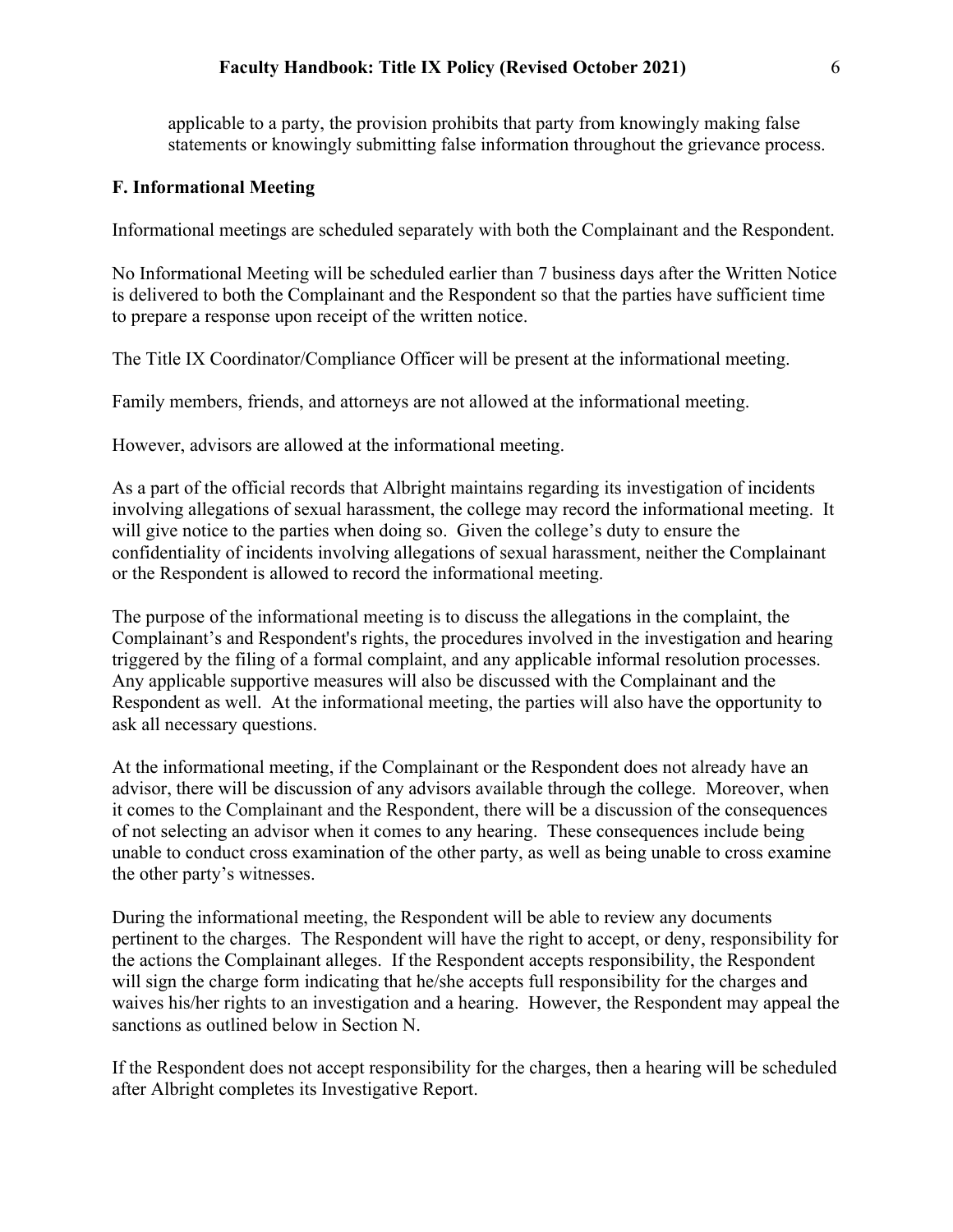## **Faculty Handbook: Title IX Policy (Revised October 2021)** 7

Throughout the grievance process, the rights of the Complainant and Respondent include:

1) The right to review relevant documents Albright acquires as a part of its investigation.

2) The right not to be subjected to duress or threats or any form of coercion in order to gain an admission of accepting responsibility from the accused party.

3) Meeting to review the outcome of a hearing and the institutional appeal process at either party's request.

4) The right to confidentiality during disciplinary proceedings. Information will only be shared within the campus community on a need to know basis and generally in consultation with any party.

5) When there is a good cause, parties have the right to temporarily delay the grievance process or receive limited extensions. When this occurs, Albright will provide written notice to the Complainant and the Respondent of the delay or extension and the reasons for it.

6) Albright will not use questions or evidence that seek the disclosure of information protected under a legally recognized privilege unless a person waives their privilege.

7) Throughout the grievance process, Albright will not make credibility determinations based solely on a person's status as a complainant, respondent, or witness.

### **G. Investigation and Investigative Report**

### **1. Structure of Investigative Committee**

For a complaint that involves at least one member of the Teaching Faculty, the structure of the investigative committee will be the same as indicated below.

Each investigative committee will consist of the Title IX Coordinator/Compliance Officer and a Faculty Representative. The Faculty Representative will be appointed by the Senior Academic Officer/Provost annually from the Community Standards Board.

#### **2. Investigative Process**

When investigating a formal complaint, Albright bears the burden of proof and the burden of gathering evidence sufficient to reach a determination regarding responsibility, and it will consider, objectively, all relevant evidence. Albright also requires that its investigators have no conflict of interest or bias for or against Complainants or Respondents generally, as well as that investigators have no conflict of interest or bias for or against any individual Complainant or Respondent.

Throughout its investigation, Albright will consider, objectively, all relevant evidence, and it will provide both parties an equal opportunity to present witnesses, including fact and expert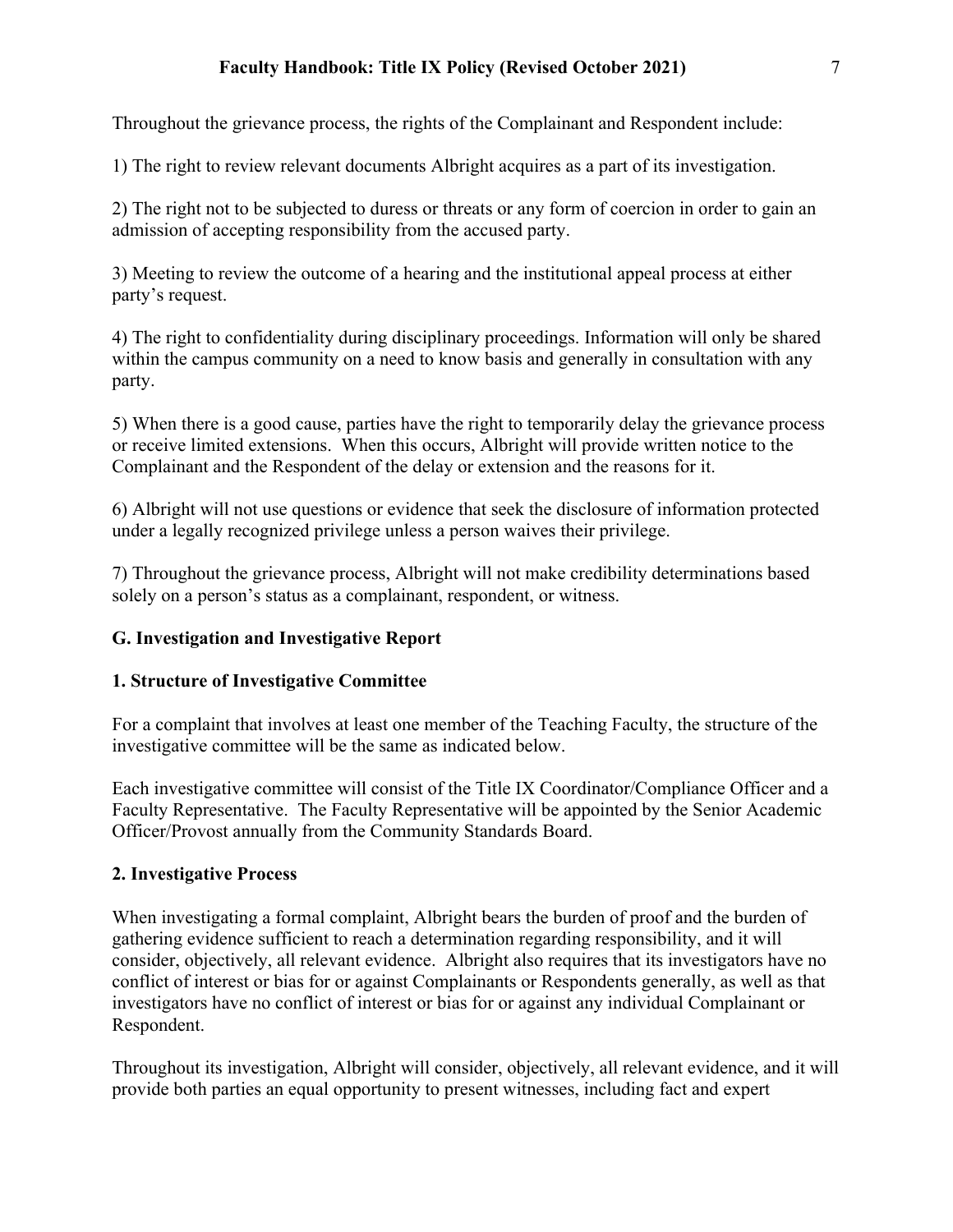witnesses, as well as other inculpatory or exculpatory evidence. Moreover, Albright will not restrict the ability of either party to discuss the allegations under investigation or to gather and present relevant evidence.

Any party or witness whose participation is invited or expected at any investigative interview or other meeting will be given written notice of the date, time, location, participants, and purpose of interviews or meetings, as well as sufficient time to prepare to participate in any interviews or meetings.

In conducting its investigation, Albright will develop an Investigative Report. In developing its Investigative Report, the Investigator(s) will not make any final determination regarding responsibility.

Prior to the completion of the Investigative Report, the college will send both parties and, if they have any advisors at this time, their advisors *any* evidence the investigators obtained that is directly related to the allegations raised, and the parties will have at least 10 business days to submit a written response. The investigators will consider any written responses from the parties before completing the Investigative Report.

Related, at least 10 business days prior to a hearing, Albright will send both parties, and if they have any advisors at this time, their advisors an electronic or hardcopy of the final Investigative Report, and the parties will have the opportunity to submit a written response to this evidence. When the college sends a copy of the final Investigative Report to the parties, it will also send a copy of the final Investigative Report to the Harassment and Abuse Hearing Committee.

Furthermore, any evidence that Albright obtains as a part of its investigation will be available at the hearing so that both parties can inspect it, review it, and refer to it during the hearing. Parties will also be able to inspect, review, and refer to this evidence during the hearing for purposes of cross-examination.

Finally, the Investigator(s) will be present at the Harassment and Abuse Hearing as a witness. As a witness, at any hearing, the Investigator(s) will not make any recommendations regarding a final determination regarding responsibility. The Investigator(s) role at hearings is described further below in Section H "Hearings."

#### **H. Harassment and Abuse Hearing**

#### **1. Structure of Harassment and Abuse Hearing Committee**

For a complaint that involves at least one member of the Teaching Faculty, the structure of the Harassment and Abuse Hearing Committee will be the same as indicated below.

Each committee will consist of three members. The Director of Human Resources will serve as the committee Chair. Two full-time faculty members with at least 6 years of service at the College will also serve on the committee. Two faculty members and an alternative faculty member will serve on the committee and will be elected by the Faculty. Initially, one of the two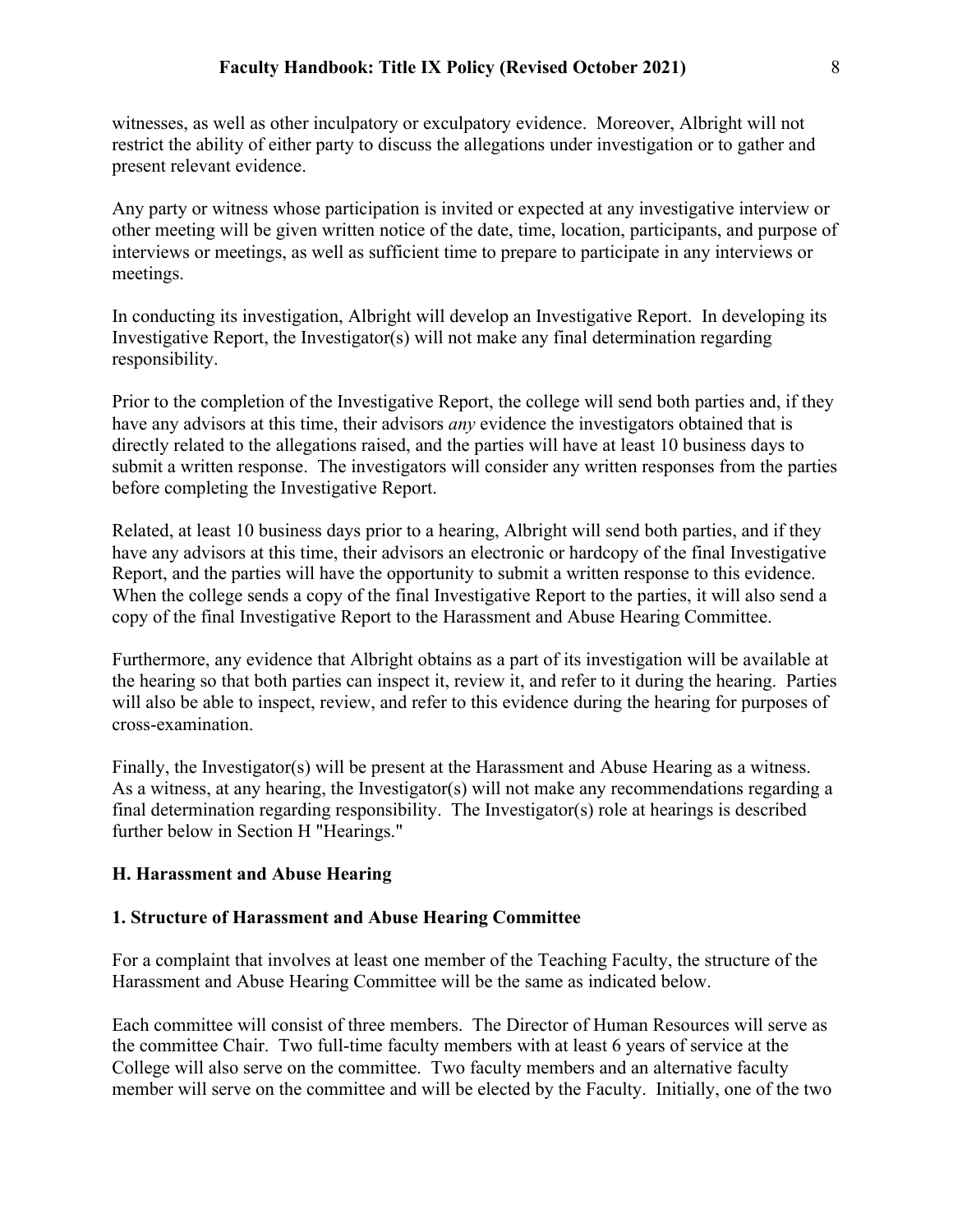faculty full-time members and the alternate will be elected to serve a 3-year term, and the other faculty member will be elected to serve a 2-year term. After these initial elections, the full-time faculty members that serve on the committee will rotate by election every 3 years. If one of the faculty committee members has a conflict of interest or is unable to serve, the alternate will then serve in his or her place. Should both members be unable to serve, the Faculty Executive Council will provide a faculty member in their place.

Albright requires that the no member of the committee have a conflict of interest or bias for or against Respondents or Complainants generally or an individual Complainant or Respondent. Also, Albright requires that, at a Harassment and Abuse Hearing, neither the Chair or any committee member can be a Title IX investigator(s) or Albright's Title IX Coordinator/Compliance Officer. If there is a conflict of interest, the Senior Vice President of Student and Campus Life will appoint an individual to replace the conflicted individual.

At the hearing, the Chair will guide the hearing along in an orderly fashion. All relevancy determinations will be made by the Committee as a whole, and the Chair will serve as the public spokesperson on behalf of the committee regarding all of its determinations. If the chairperson cannot serve for a particular case, he or she can appoint a temporary chairperson.

In reaching a final determination of responsibility, it is the obligation of every member of the committee to consider, objectively, all relevant evidence to reach a fair and just decision. The confidential nature of the hearings pertains not only to the testimony presented but also to decisions rendered. The vote of each member is confidential as well and should not be discussed outside the executive session. Decisions of the committee are assumed to be that of the committee as a whole.

Each member of the Harassment and Abuse Hearing Committee, including the Chair, will have voting-power to render an ultimate determination on the matter before it. Each member of the Committee, including the Chair, must vote on all issues before the Committee, including on issues of relevancy at hearings, so that there are no tie-votes.

Parties have the right to an advisor at a Harassment and Abuse Hearing. This advisor may be any person of a party's choice, and it may include, but is not limited to, a family member, a friend, a faculty member, or an attorney.

Albright does require that all Harassment and Abuse Hearings be completely closed and confidential. Unless the person is an advisor, family members, friends and attorneys are not permitted to sit in on hearing proceedings. Only Committee Members, Investigator(s), the Complainant, the Respondent, witnesses, advisors, or any other individuals that the college deems appropriate, are allowed in the hearing room.

Hearings will be digitally recorded or, at the Chair's discretion, recorded by a court reporter, and parties have a right to inspect and review any digital recording or transcript of the hearing.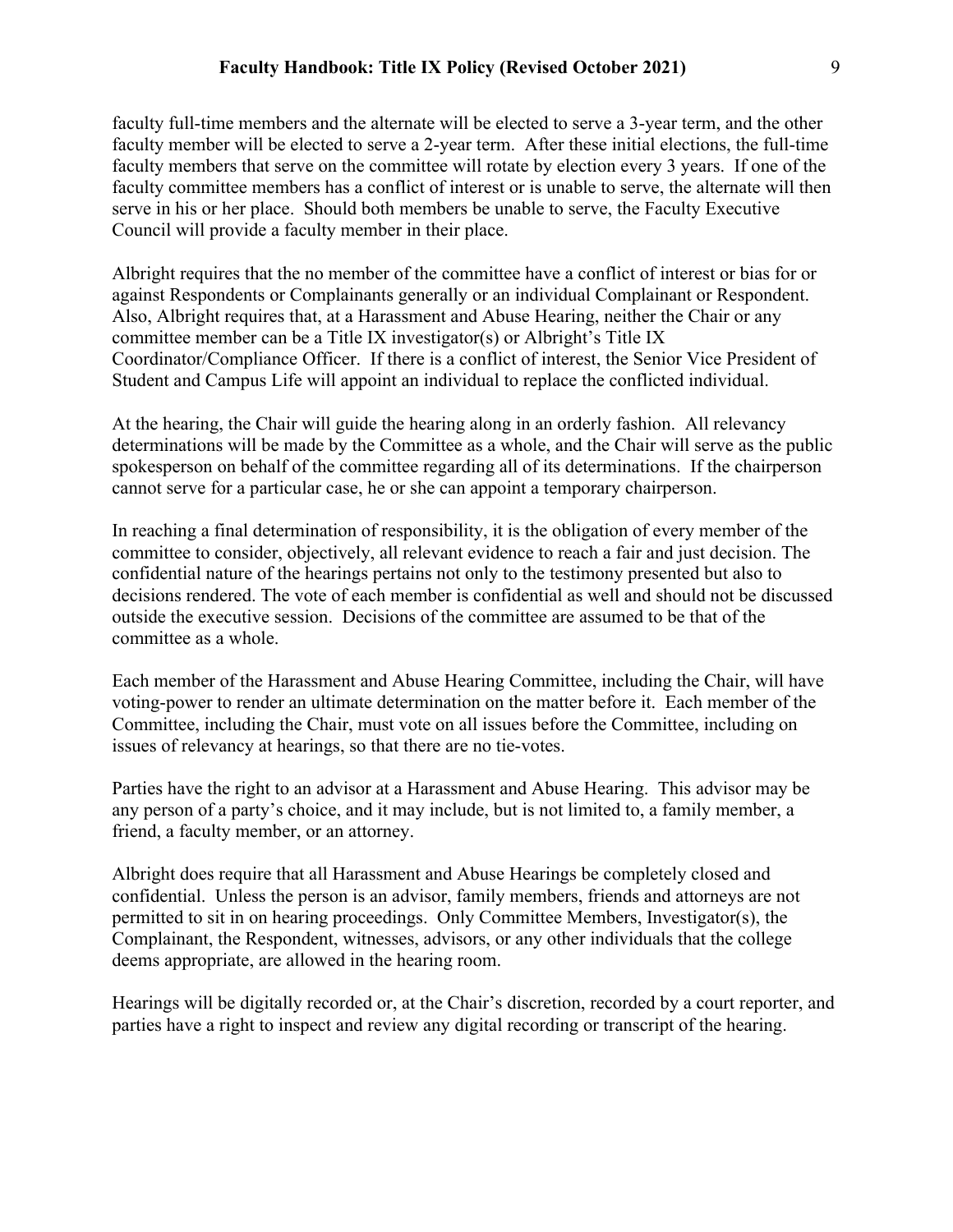## **2. Process for Harassment and Abuse Hearing Committee**

1) Hearings will not occur any earlier than 10 business days after the completion of the Investigative Report.

2) Hearings will begin exactly on time. Parties should notify the Director of Human Resources of any difficulties they may have getting to the hearing at the designated time and place.

3) If witnesses are to give statements at the hearing, both the complainant and the respondent must provide a list of witnesses (with contact information for each witness) to the Director of Human Resources 7 business days prior to the scheduled hearing. Further, upon receipt of the Complainant and the Respondent's witness lists, the Director of Human Resources will provide any witness who is invited to attend a hearing with a written notice of the date, time, location, participants, and purpose of the hearing, as well as sufficient time to prepare to participate in any hearing.

Finally, after receiving the Complainant and the Respondent's list of witnesses, the Director of Human Resources will also provide the Harassment and Abuse Hearing Committee with these lists.

4) Albright will make a recording or transcript of all hearings. Tapes or digital recordings or transcripts may be reviewed by college personnel external to the hearing if the decision is appealed. Albright's recording or transcript of the hearing will be available to the parties for their inspection and review.

5) Hearings are confidential.

6) Any person referred to the Harassment and Abuse Hearing Committee must appear at the time set for the hearing. If the person or his/her representative fails to appear without providing a good cause beforehand, the case shall be heard without the person(s) present.

7) The Complainant, Respondent, and Witnesses will be administered an oath by the committee chair. The giving of false information by a student, faculty member, administrator/staff personnel to the Harassment and Abuse Hearing Committee is a serious matter and will lead to appropriate disciplinary action. All persons appearing before the committee shall be informed of this fact.

8) If a party attends a hearing without an advisor, Albright will offer to provide one free of charge. [At the Informational Meeting, parties are requested to state if they need the college to appoint an advisor.]

9) A party's advisor will be permitted to ask the other party and any witnesses, including expert witnesses, all relevant questions, including follow-up questions. Each party's advisor will also be permitted to cross-examine the other party and the other party's witnesses.

10) There are only two situations where questions and evidence about a Complainant's sexual predisposition or prior sexual behavior are relevant: i) Where the questions and evidence are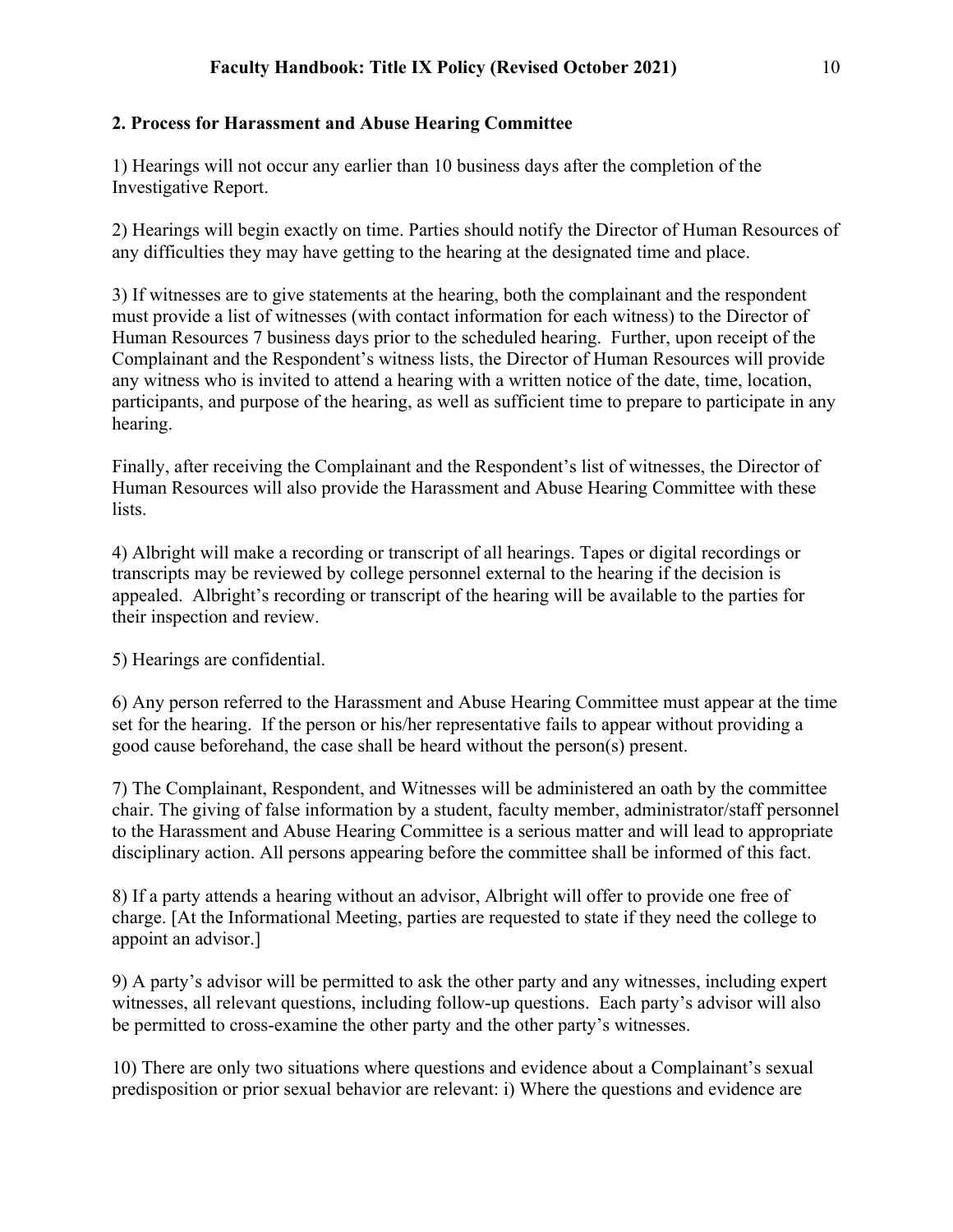offered to prove that someone other than the Respondent committed the conduct alleged by the Complainant, and ii) Where the questions and evidence concern specific incidents of the Complainant's prior sexual behavior with the Respondent and are offered to prove consent. Beyond these two situations, questions about a Complainant's sexual predisposition or prior sexual behavior are not relevant.

11) While, at a hearing, the Harassment and Abuse Hearing Committee can ask questions aimed to elicit information from parties and witnesses; unlike the Complainant and Respondent's advisors, they cannot ask questions that challenge someone's plausibility, credibility, reliability, motives, or consistency.

12) If a party or witness does not answer any questions, in making its final determination, the Harassment and Abuse Hearing Committee will not make any inference regarding responsibility based solely on a party or witness's refusal to answer questions. Similarly, if a party or a witness is absent from the hearing, in making its final determination, the Harassment and Abuse Hearing Committee will not make any inference regarding responsibility based solely on a party or witness's absence.

13) The Title IX Coordinator, or an Investigator, will have available at the hearing a written statement regarding the procedural steps that Albright took prior to the start of the hearing. This statement will include a description of any notifications made to the parties, interviews that were conducted with parties and witnesses, site visits, and methods used to gather other evidence. At the hearing, this written statement will be provided to the Harassment and Abuse Hearing Committee and a copy will be given to the parties. [Please note, that after a hearing, in its written determination, the Harassment and Abuse Hearing Committee will discuss not only the procedural steps taken prior to a hearing, but, in its discussion of procedural steps, the Harassment and Abuse Hearing Committee will also add a discussion reviewing the hearing held.]

14) At Albright's discretion, any or all parties, witnesses, and other participants may appear at the hearing virtually through technology that enables all participants to simultaneously see and hear each other.

15) At the request of either party, Albright will provide for a live hearing to occur with the parties located in separate rooms with technology that enables the decision-maker(s) and parties to hear and see each other.

16) Upon receipt of the Complainant and the Respondent's witness lists prior to a hearing, the Harassment and Abuse Hearing Committee may ask the Director of Human Resources to request that other witnesses be present at the hearing that are not called by the Complainant or the Respondent. Upon receiving such a request, the Director of Human Resources will provide any witness who is invited to attend a hearing with a written notice of the date, time, location, participants, and purpose of the hearing, as well as sufficient time to prepare to participate in any hearing.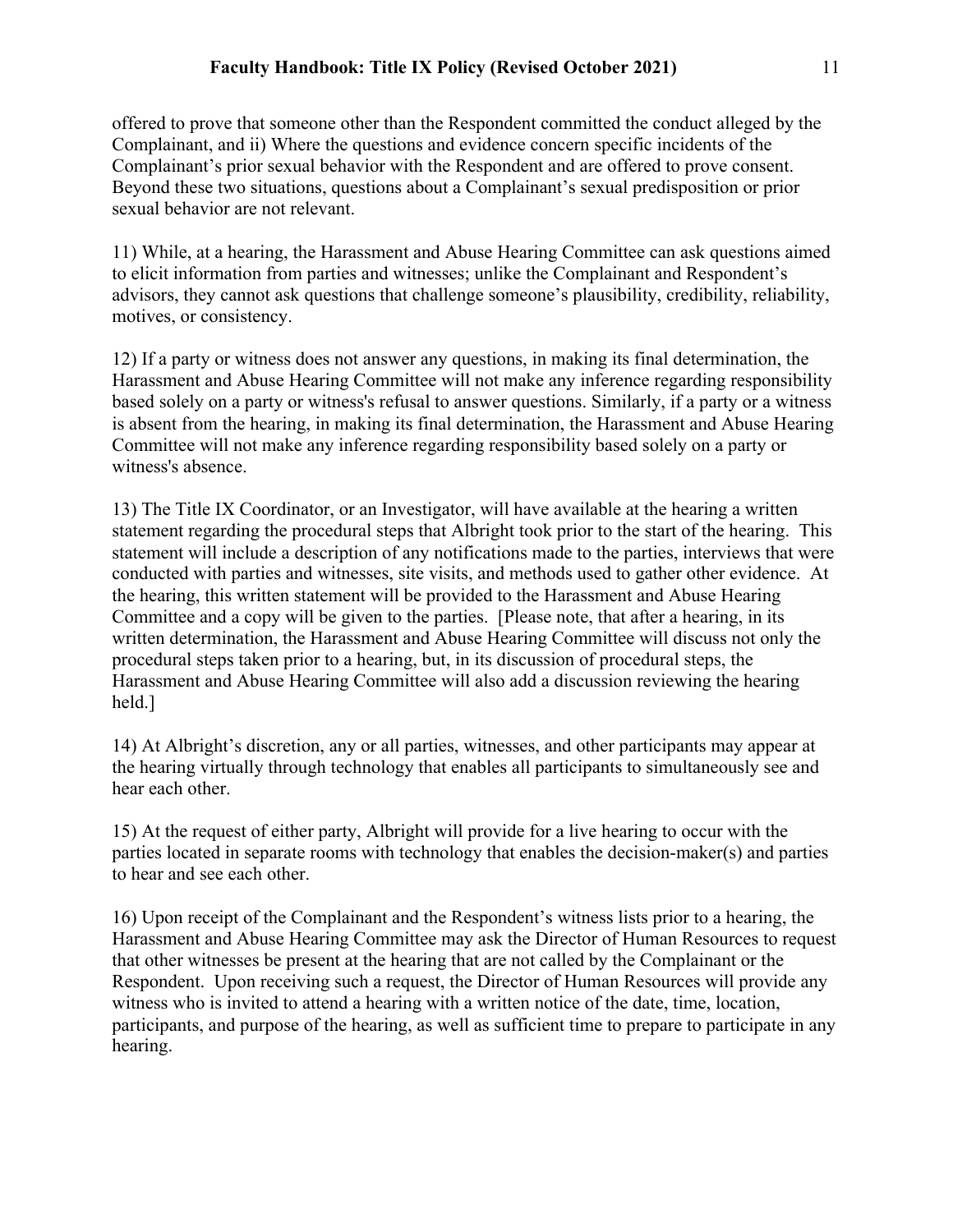The Harassment and Abuse Hearing Committee also recognizes that anyone that it requests to be present at the hearing has the right to refuse to participate. Moreover, Albright will not intimidate, threaten, coerce, punish, retaliate against, or discriminate against anyone that exercises their right to refuse to participate in a hearing. To the extent that it is possible and practical for it to do so, if the Harassment and Abuse Hearing Committee requests any witnesses to be present at a hearing that are not called by the Complainant or the Respondent, the Director of Human Resources will notify the Complainant and the Respondent, and their advisors, of such requests prior to a hearing.

17) At the hearing, both the Complainant and the Respondent will be given the opportunity to challenge the participation of a specific hearing committee member on that grounds that a committee member has a bias for against Complainants or Respondents generally or for or against the Complainant or Respondent individually. If this occurs, then the alternate faculty member for the hearing committee will assume the role of the challenged committee faculty member or another individual for the Chair will be appointed by the Senior Vice President of Student and Campus Life.

18) During a hearing, if the Harassment and Abuse Hearing Committee believes that it would benefit from hearing from a witness not called by either the Complainant or the Respondent, the Harassment and Abuse Hearing Committee may either temporarily delay the hearing or schedule a continuation of the hearing at a future date so that the Harassment and Abuse Hearing Committee can ask the Director of Human Resources to request that this witness be present. Upon receiving such a request, the Director of Human Resources will provide any witness who is invited to attend a hearing with a written notice of the date, time, location, participants, and purpose of the hearing, as well as sufficient time to prepare to participate in any hearing.

The Harassment and Abuse Hearing Committee also recognizes that anyone that it requests to be present at the hearing has the right to refuse to participate. Moreover, Albright will not intimidate, threaten, coerce, punish, retaliate against, or discriminate against anyone that exercises their right to refuse to participate in a hearing. In the event that the Harassment and Abuse Hearing Committee temporarily delays a hearing or schedules a continuation of a hearing at a future date in an attempt to hear from a witness not requested by the Complainant or the Respondent, the Complainant and the Respondent and any necessary participants in a hearing will receive a written notice from the Director of Human Resources explaining the reason for the delay in the hearing process and stating when the hearing will reconvene.

19) During a hearing, the Harassment and Abuse Hearing Committee has the right to temporarily delay a hearing or schedule a continuation of a hearing when there is good cause to do so. In the event that the Harassment and Abuse Hearing Committee temporarily delays a hearing or schedules a continuation of a hearing at a future date for good cause, the Complainant and the Respondent and any necessary participants in a hearing will receive a written notice from the Director of Human Resources explaining the reason for the delay in the hearing process and stating when the hearing will reconvene.

20) During a hearing, the Harassment and Abuse Hearing Committee reserves the right to have its own attorneys or counsel present on its behalf.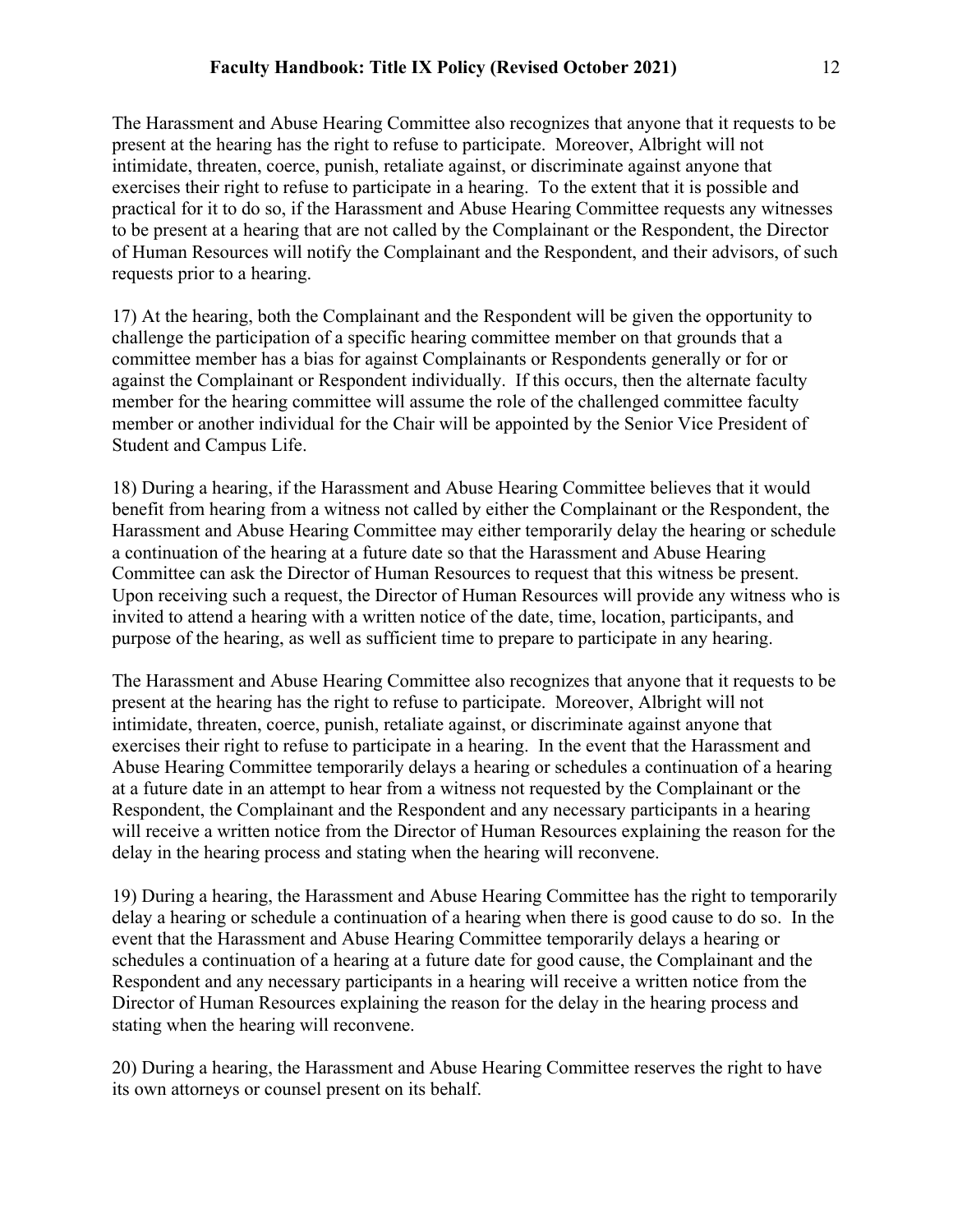## **3. Hearing Decorum**

Albright is committed to the respectful treatment of all individuals involved in a hearing. To that end, the following rules of decorum are to be followed at any hearing.

1) Everyone involved in a hearing must treat the other individuals present with dignity and respect.

2) All questions asked should be asked with a respectful tone.

3) Parties and advisors will refer to other parties, witnesses, advisors, and institutional staff using a person's preferred name and gender and shall not intentionally misname or mis-gender that person in communication or questioning.

4) After a question is asked by an advisor, before answering, the Complainant, the Respondent, and any witnesses should pause to see if the Harassment and Abuse Hearing Committee raises relevancy objections. The Harassment and Abuse Hearing Committee will make a determination regarding the relevancy of any questions asked, and the Complainant, the Respondent and any witnesses must follow the Harassment and Abuse Hearing Committee's directions when it comes to answering any questions deemed irrelevant.

5) No individual present at a hearing may act abusively or disrespectfully during the hearing toward any other individual.

6) During cross-examination, an advisor:

(a) May not yell, scream, badger, or physically "lean in" to a party or witness's personal space;

(b) May not approach the other party or witnesses without first obtaining permission from the Harassment and Abuse Hearing Committee;

(c) May not use profanity or make irrelevant *ad hominem* attacks upon a party or witness;

(d) May not continue to try to ask questions that the Harassment and Abuse Hearing Committee has already deemed irrelevant;

7) Advisors may not ask questions out of turn.

8) To avoid disruption to the hearing, no one should leave the hearing room or any virtual meeting unless they first receive permission from the Harassment and Abuse Hearing Committee or unless the Harassment and Abuse Hearing Committee calls for a temporary break.

9) No one is allowed to wear any intimidating or harassing apparel or clothing to a hearing.

10) Those present at a hearing should remain silent unless they are called upon to speak by the Harassment and Abuse Hearing Committee or unless they are answering questions from a party's advisor. During a hearing, no party or witness or individual present is allowed to engage in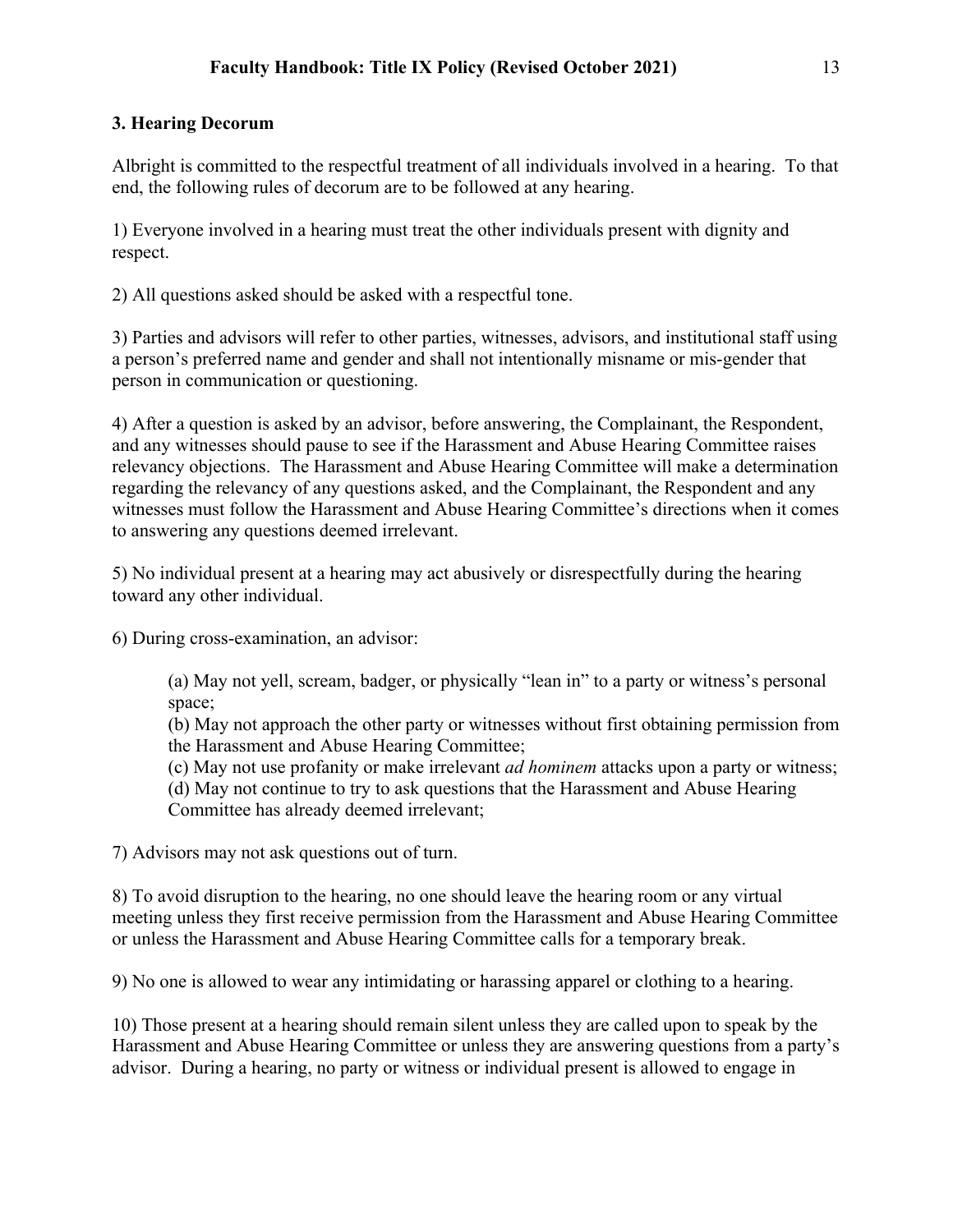disruptive activities including, but not limited to, loud whispering, applause, heckling, outbursts, the use of profanity, or other disruptive behavior.

11) Any cellular telephones or smartphones brought into a hearing room must be turned to the "OFF" setting during proceedings. Even phones on a "vibrate" setting can be disruptive.

12) The Respondent, the Complainant, any witnesses, and any advisors should not engage in any text messaging during a hearing.

13) Unless permission is granted by the Harassment and Abuse Hearing Committee, during a hearing, the Respondent, the Complainant, any witnesses, and any advisors should not engage in any communications of any sort with any individuals not present at the hearing.

14) Beyond the official transcript or recording of the hearing conducted by Albright, no individual is authorized to record a hearing.

If the Complainant, the Respondent, any witnesses, or any advisor violates any rules of decorum, the Harassment and Abuse Hearing Committee may exercise their discretion to issue what they deem to be an appropriate sanction. These sanctions may include, but are not limited to, a verbal warning, a pause in the hearing process, or asking the Complainant, the Respondent, any advisors, or any witnesses to leave a hearing. If the Harassment and Abuse Hearing Committee asks the Complainant, the Respondent, any advisors, or any witnesses to leave the hearing, the Harassment and Abuse Hearing Committee may continue the hearing in the absence of the disruptive individual. Alternatively, the Harassment and Abuse Hearing Committee, at their discretion, may temporarily adjourn the hearing. In such an event, the participants in a hearing will receive a written notice from Albright explaining the reason for the delay in the hearing process and stating when the hearing will reconvene.

Not only may the Harassment and Abuse Hearing Committee ask any advisor to leave a hearing for violating any rules of decorum, but the Harassment and Abuse Hearing Committee reserves the right to require a party to use a different advisor. In the event that the Harassment and Abuse Hearing Committee asks an advisor to leave a hearing, or requires a party to use a different advisor, the Harassment and Abuse Hearing Committee may temporarily adjourn the hearing. In such an event, the participants in a hearing will receive a written notice from Albright explaining the reason for the delay in the hearing process and stating when the hearing will reconvene.

Furthermore, in the event that the Harassment and Abuse Hearing Committee requires a party to use a different advisor, the Harassment and Abuse Hearing Committee will make note of this, and the reasons for their decision, in their written determination of responsibility.

Finally, in the event that the Harassment and Abuse Hearing Committee requires a party to use a different advisor, the Harassment and Abuse Hearing Committee has the right to make a recommendation to Albright to forbid that advisor from serving as an advisor at any future hearings, and, moreover, the college reserves the right to act upon such a recommendation from the Harassment and Abuse Hearing Committee.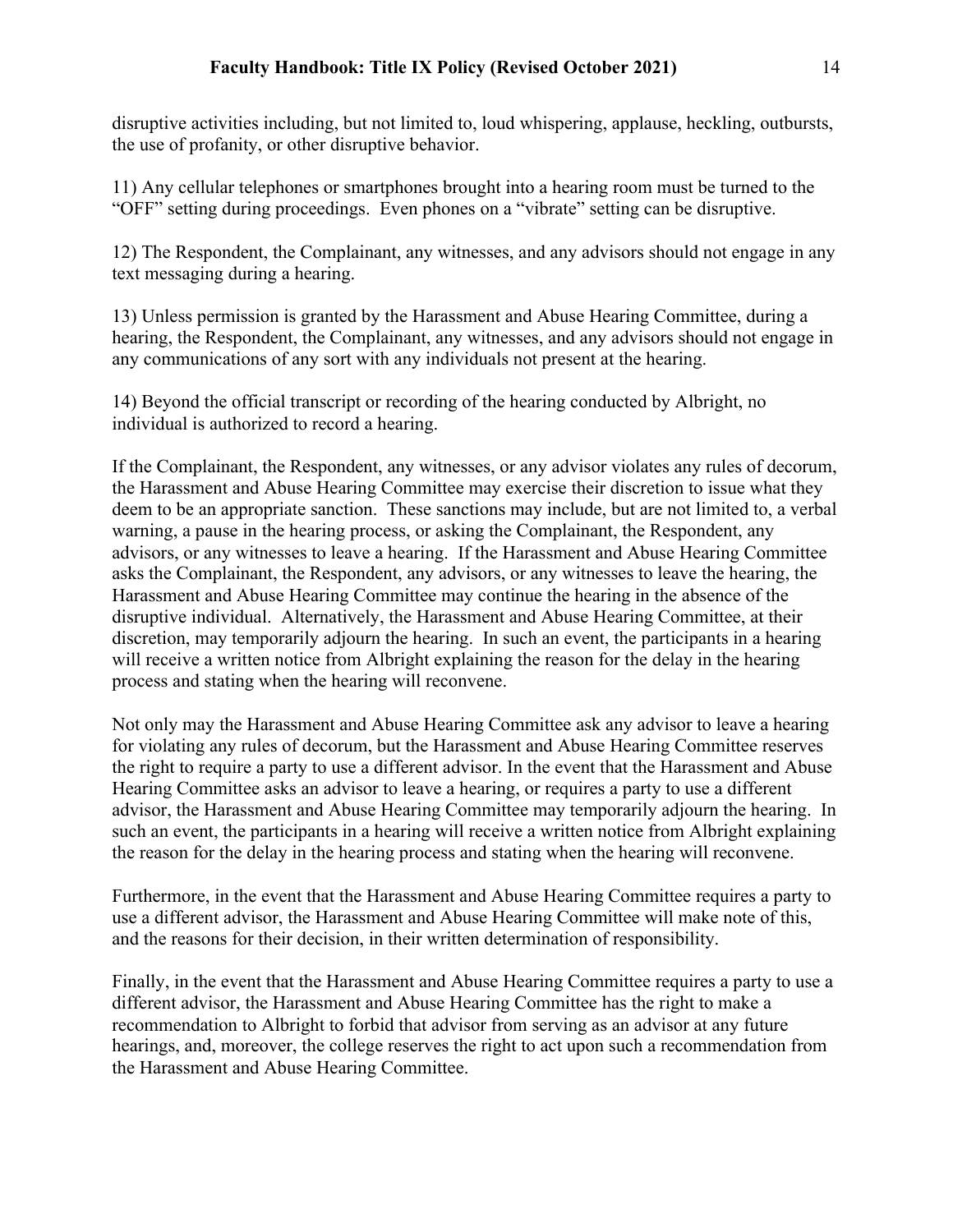## **4. Procedures for Harassment and Abuse Hearing**

1) Call to order by the Chairperson.

2) Verification of necessary committee members present.

3) The Chairperson will read the complaint against the Respondent. After reading the complaint, the Chairperson will remind everyone present that the Respondent is presumed not responsible for the alleged conduct until a determination of responsibility is made at the end of this grievance process. Moreover, the Chair will remind everyone that the burden of proof and the burden of gathering evidence sufficient to reach a determination regarding responsibility rests on Albright College, not the Respondent or the Complainant. After making these reminders, the Chair will give the Respondent the opportunity to plead "responsible" or "not responsible" for each charge.

4) If the Complainant or the Respondent fails to attend the hearing without providing good cause beforehand, the hearing will continue in his/her absence.

5) The Investigator(s) will make brief remarks on the following topics:

(a) If applicable, the date and time regarding when the Complainant first contacted Public Safety.

(b) If applicable, the actions Public Safety took after being contacted by the Complainant (i.e. transporting the Complainant from a dormitory to Public Safety, taking the Complainant to a hospital or the Gable Health Center, contacting any police departments, etc.).

(c) The evidence acquired during the Investigation (i.e. clothing, text-messages, etc..).

(d) The names of any individuals interviewed as a part of its Investigation, as well as the date and times for those interviews.

6) Complainant proceeds as follows.

(a) Complainant or Complainant's advisor makes opening statements.

(b) The Complainant presents factual testimony supporting the charges, or the Complainant through questioning from the Complainant's advisor, presents factual testimony supporting the charges.

(c) The Respondent's advisor may question the Complainant.

(d) After the Respondent's advisor questions the Complainant, the Harassment and Abuse Hearing Committee may question the Complainant.

(e) After the Harassment and Abuse Hearing Committee questions the Complainant, the Complainant's advisor will be given a final opportunity to question the Complainant.

(f) After the Complainant's advisor is given a final opportunity to question the

Complainant, the Respondent's advisor will be given a final opportunity to cross-examine the Complainant.

7) Complainant's advisor calls witnesses one-by-one.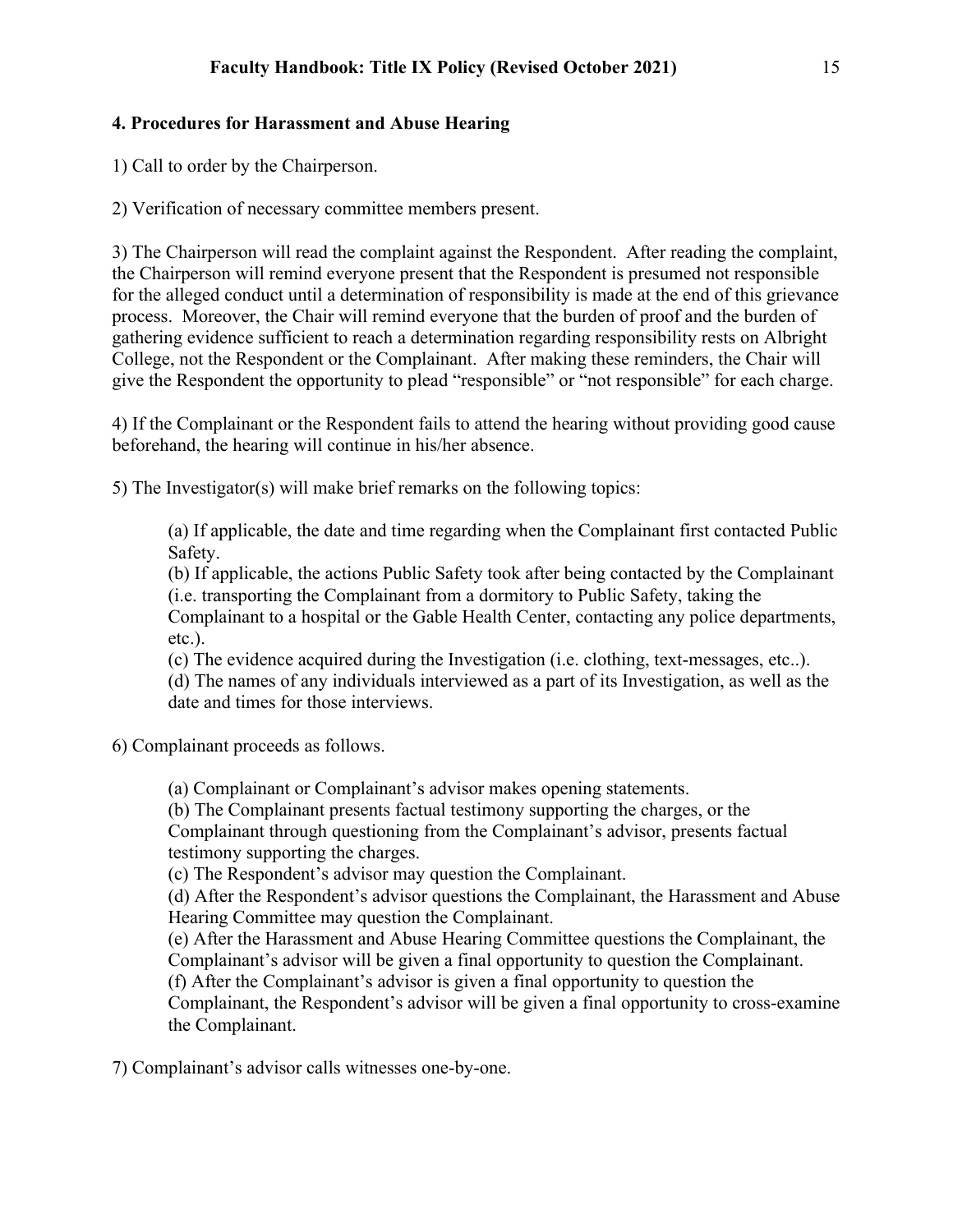(a) Immediately after a witness is called and questioned by the Complainant's advisor, the Respondent's advisor will be given the opportunity to cross-examine that witness. (b) After the Respondent's advisor cross-examines a witness, the Harassment and Abuse Hearing Committee will be given the opportunity to ask questions of that witness. (c) After the Harassment and Abuse Hearing Committee asks questions of a witness, the Complainant's advisor will be given a final opportunity to question that witness. (d) After the Complainant's advisor has a final opportunity to question a witness, the Respondent's advisor will be given a final opportunity to cross-examine that witness. (e) Process (a)-(d) will repeat for each of the Complainant's witnesses until all of the Complainant's witnesses are questioned and cross-examined.

8) Respondent proceeds as follows.

(a) Respondent or Respondent's advisor makes opening statements.

(b) The Respondent presents factual testimony supporting the charges, or the Respondent through questioning from the Respondent's advisor, presents factual testimony supporting the charges.

(c) The Complainant's advisor may question the Respondent.

(d) After the Complainant's advisor questions the Respondent, the Harassment and Abuse Hearing Committee may question the Respondent.

(e) After the Harassment and Abuse Hearing Committee questions the Respondent, the Respondent's advisor will be given a final opportunity to question the Respondent.

(f) After the Respondent's advisor is given a final opportunity to question the Respondent, the Complainant's advisor will be given a final opportunity to cross-examine the Respondent.

9) Respondent's advisor calls witnesses one-by-one.

(a) Immediately after a witness is called and questioned by the Respondent's advisor, the Complainant's advisor will be given the opportunity to cross-examine that witness. (b) After the Complainant's advisor cross-examines a witness, the Harassment and Abuse Hearing Committee will be given the opportunity to ask questions of that witness. (c) After the Harassment and Abuse Hearing Committee asks questions of a witness, the Respondent's advisor will be given a final opportunity to question that witness. (d) After the Respondent's advisor has a final opportunity to question a witness, the Complainant's advisor will be given a final opportunity to cross-examine that witness. (e) Process (a)-(d) will repeat for each of the Respondent's witnesses until all of the Respondent's witnesses are questioned and cross-examined.

10) The Harassment and Abuse Hearing Committee will call and question any witnesses that it requested come to the hearing that were not requested by either the Complainant or the Respondent. These witnesses will be called and questioned one-by-one.

(a) After the Harassment and Abuse Hearing Committee calls and questions a witness, the Complainant's advisor will be given the opportunity to cross-examine that witness.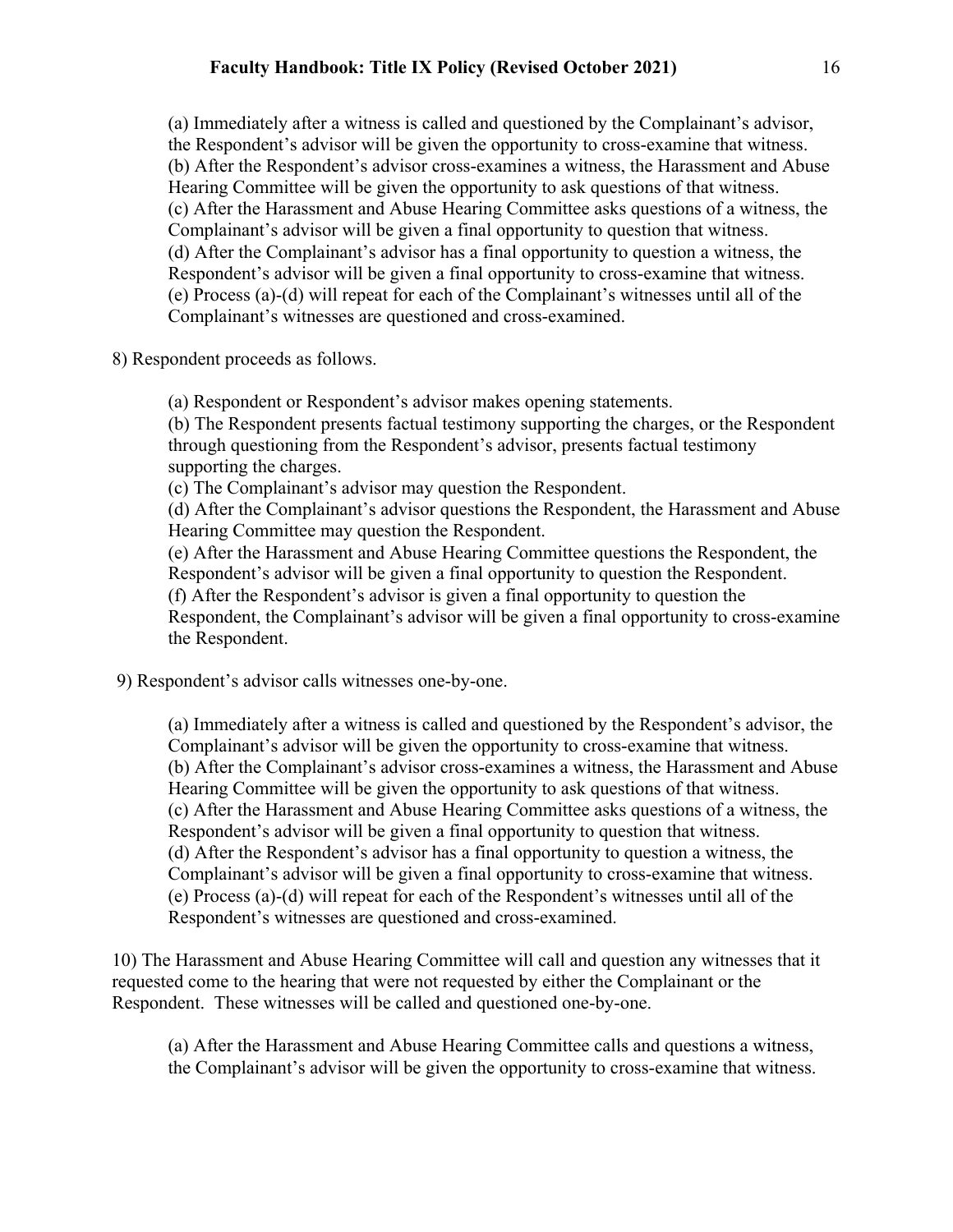(b) After the Complainant's advisor is given the opportunity to cross-examine that witness, the Respondent's advisor will be given the opportunity to cross-examine that witness.

11) The Investigator(s) will serve as the last witness. As a witness, the Investigator(s) will not make any recommendations regarding a final determination regarding responsibility.

(a) Complainant's advisor may question the Investigator(s).

(b) Respondent's advisor may question the Investigator(s).

(c) The Harassment and Abuse Hearing Committee may question the Investigator(s).

(d) The Complainant's advisor will be given a final opportunity to question the Investigator(s).

(e) The Respondent's advisor will be given a final opportunity to question the Investigator(s).

(f) If there are multiple Investigators, process (a)-(e) will repeat for each Investigator until all of the Investigators are questioned and cross-examined.

12) Summary by Complainant.

13) Summary by Respondent.

14) The Chairperson excuses all witnesses, advisors, complainant and respondent so that the Harassment and Abuse Hearing Committee can go into deliberations (confidential). The Director of Community Standards shall not be present at deliberations but shall remain available to the Harassment and Abuse Hearing Committee to provide information after a verdict for the purposes noted below in paragraph (18).

15) The Harassment and Abuse Hearing Committee shall review and evaluate, objectively, all relevant evidence under the standard of "preponderance of the evidence."

16) The Harassment and Abuse Hearing Committee shall vote on each charge separately "responsible" or "not responsible."

17) Voting shall be by open ballot.

18) If the Respondent is a student and found "responsible," the Director of Community Standards shall report to the chairperson any past disciplinary matters and sanctions in the Respondent's file.

19) When the Respondent is a student, the chairperson shall recommend sanctions within the progressive discipline model.

20) If the Respondent is a faculty member and found "responsible," then the Chair of the Committee (the Director of HR) shall review any past disciplinary matters and sanctions in the Respondent's file and report to the rest of the committee. At that time, the committee will decide the recommended sanction/s.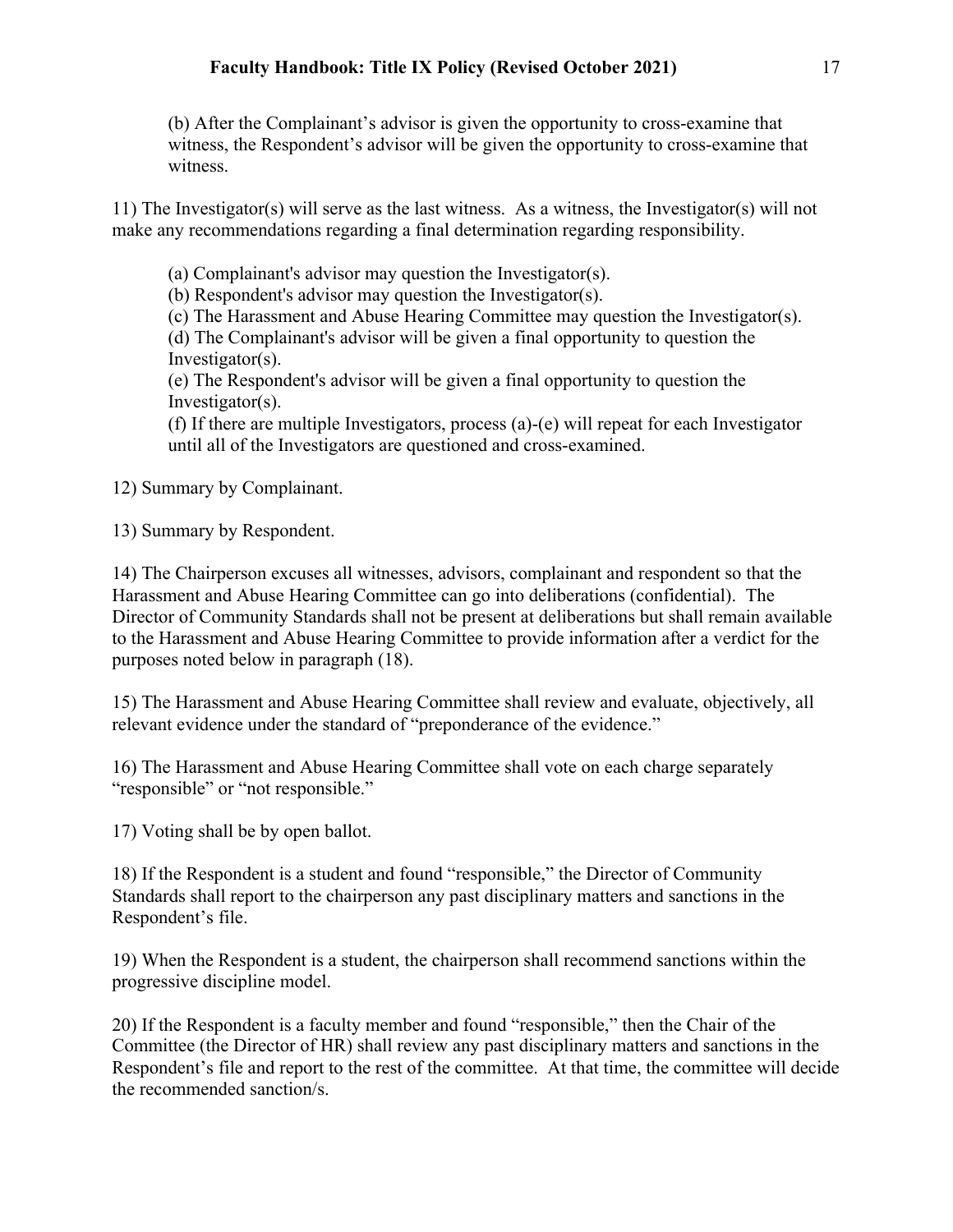21) When the Respondent is a faculty member, the recommendation of the committee will go to the Provost/Chief Academic Officer and the Title IX Coordinator/Compliance Officer with recommended sanctions. The Provost will then render the final decision.

22) The Harassment and Abuse Hearing Committee has seven business days to render their decision and notify the Title IX Coordinator/Compliance Officer.

(a) Upon the receipt of the decision, the Title IX Coordinator/Compliance Officer will notify, simultaneously, both parties of its decision, in writing, within two business days. (b) The Complainant and the Respondent will then meet with the Title IX Coordinator/Compliance Officer if necessary to discuss the results of the case. (c) Follow-up meetings may occur if necessary.

## **I. Written Notification of Hearing Outcomes**

The written determination will include:

- An identification of the allegations that potentially constituted sexual harassment, abuse, or non-sexual harassment.
- A description of the procedural steps that Albright took starting from the time it received the Complainant's formal complaint and ending with the period at which the Harassment and Abuse Hearing Committee reached its determination. This description of the procedural steps that Albright took will include a review of any notifications it made to the parties, interviews that were conducted with parties and witnesses, site visits, methods used to gather other evidence, and a review of hearings held.
- Findings of fact that support the determination reached.
- Conclusions that Albright reached by applying its code of conducts to the facts.
- A statement and an explanation regarding the result reached for each allegation made by a Complainant.
- A determination regarding responsibility.
- A statement regarding any sanctions Albright will impose on the Respondent.
- A discussion regarding whether any of the remedies offered to the Complainant will be provided by Albright.
- An overview of the procedures and permissible reasons for either the Complainant or the Respondent to seek an appeal.

The Title IX Coordinator/Compliance Officer will bear the responsibility for the effective implementation of any remedies that are provided.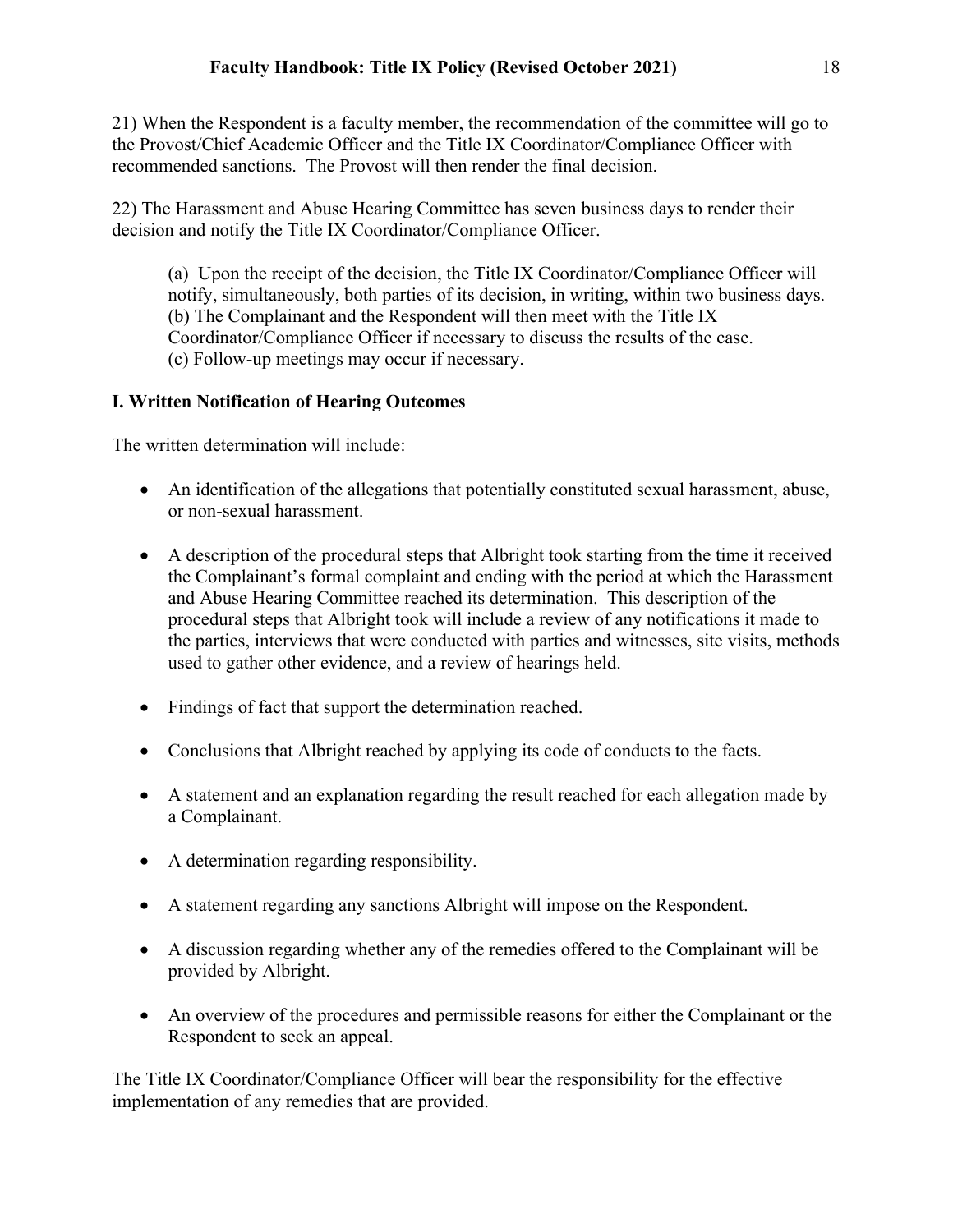#### **J. Informal Resolutions**

When it comes to grievances involving allegations of sexual harassment, in accord with Title IX regulations, only after the filing of a formal complaint will Albright explore pursuing an informal resolution. After the filing of a formal complaint, parties are never required to agree to an informal resolution process. Moreover, Albright will not explore an informal resolution process in cases involving sexual assault or rape, and, in accord with Title IX regulations, it will not be offered to resolve allegations that an employee sexually harassed a student. However, when appropriate, Albright may explore pursuing an informal resolution. Prior to pursuing an informal resolution, both parties must voluntarily agree, in writing, to enter the informal resolution process.

When pursuing an informal resolution, Albright will provide written notice to the parties disclosing:

- The allegations
- The requirements of the informal resolution, including any circumstances under which it precludes a party from resuming a formal complaint arising from the same allegations.

Please note that, prior to agreeing to enter any informal resolution process, both parties have the right, at any time, to withdraw from the informal resolution process and resume the formal investigation and adjudication that commences upon filing a complaint.

Finally, those that oversee any informal resolution process will have no conflict of interest or bias for or against Complainants or Respondents generally, as well no conflict of interest or bias for or against any individual Complainant or Respondent.

### **K. Sanctions**

At times, there may be one or more sanctions imposed if the party is found "responsible." A party who has the sanction off campus is required to pay for their own travel expenses or any other additional expenses that may occur.

Faculty Sanctions may include but are not limited to:

- Warning Verbal or Written
- Apology Notification
- Performance Improvement Plan (PIP)
- Required Counseling
- Required Training or Education
- Removal from a Leadership Position (Temporary or Permanent)
- Loss of Annual Pay Increase
- Suspension with Pay
- Suspension without Pay
- Termination and if applicable, Revocation of Tenure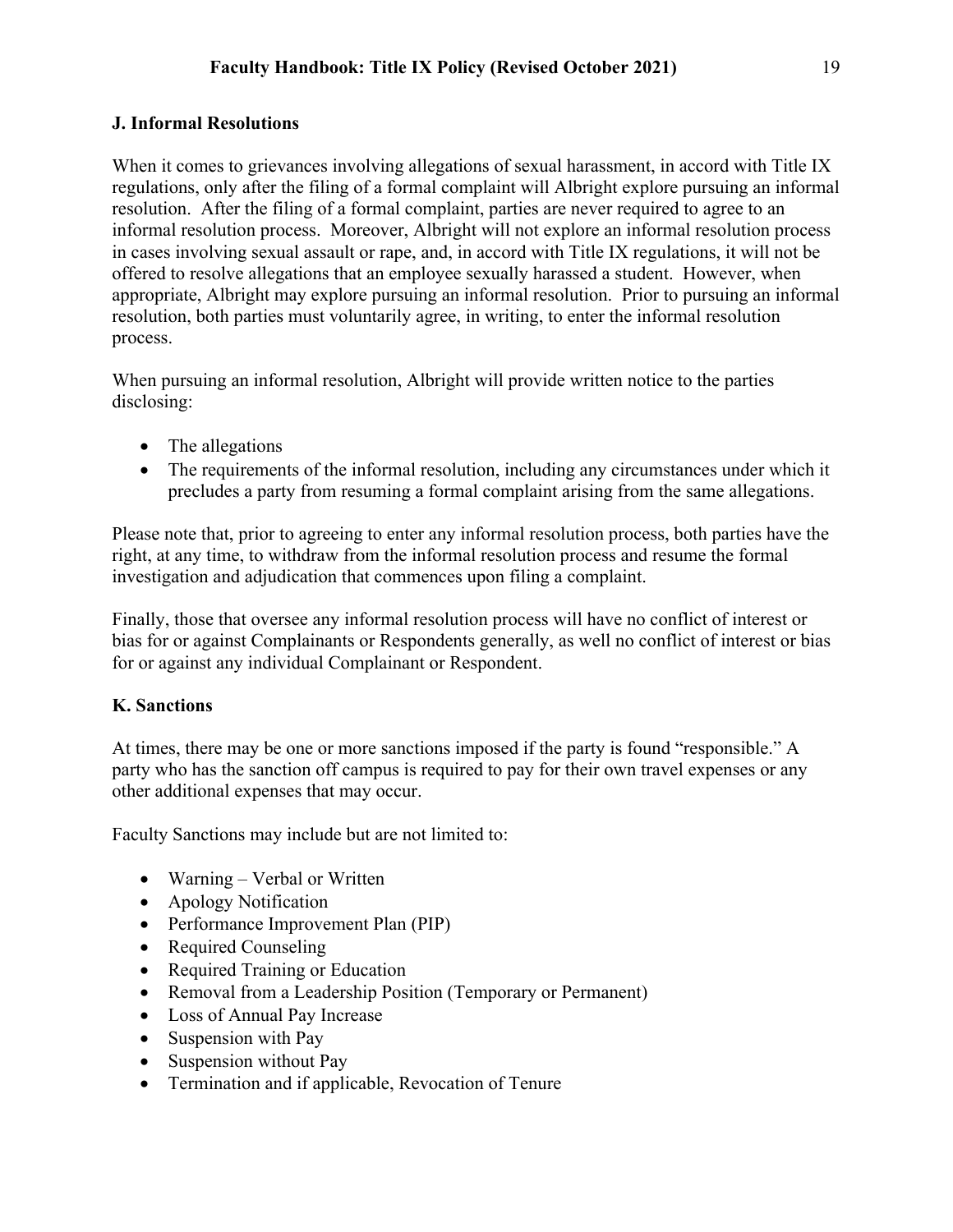Sanctioning for Sexual Misconduct

- Any person found responsible for violating the Non-Consensual Sexual Contact policy (where no intercourse has occurred) may receive a sanction ranging from probation to expulsion (student), disciplinary action to termination (faculty member or employee), depending on the severity of the incident, and taking into account any previous disciplinary violations.\*
- Any person found responsible for violating the Non-Consensual Sexual Intercourse policy may face a recommended sanction of suspension or expulsion (student) or suspension or termination (faculty member or employee).\*
- Any person found responsible for violating the Sexual Exploitation or Sexual Harassment policies may receive a recommended sanction ranging from warning to expulsion (student) or termination (faculty member or employee), depending on the severity of the incident, and taking into account any previous disciplinary violations.\*

\*The decision-making body reserves the right to broaden or lessen any range of recommended sanctions in the case of serious mitigating circumstances or egregiously offensive behavior. Neither the initial hearing officers nor any appeals body or officer will deviate from the range of recommended sanctions unless compelling justification, as described by the hearing board, exists to do so.

## **L. Remedies**

The Title IX Coordinator/Compliance Officer (or designee) may provide interim remedies intended to address the short-term effects of harassment, discrimination and/or retaliation, i.e., to redress harm to the alleged victim and the community and to prevent further violations. The college will keep interim remedies and actions as private as possible.

Remedies may include but are not limited to:

- Referral to counseling and health services
- Education to the community
- Altering the housing situation of the reporting party (resident student or resident employee (or the alleged victim, if desired))
- Altering work arrangements for employees
- Providing campus escorts
- Providing transportation accommodations
- Implementing contact limitations between the parties
- Offering adjustments to academic deadlines, course schedules, etc.
- A Timely Warning to the College community may be communicated
- Suspension of Advising of Students (both academic and extracurricular)
- Temporary removal of leadership positions (defined or until conflict is resolved)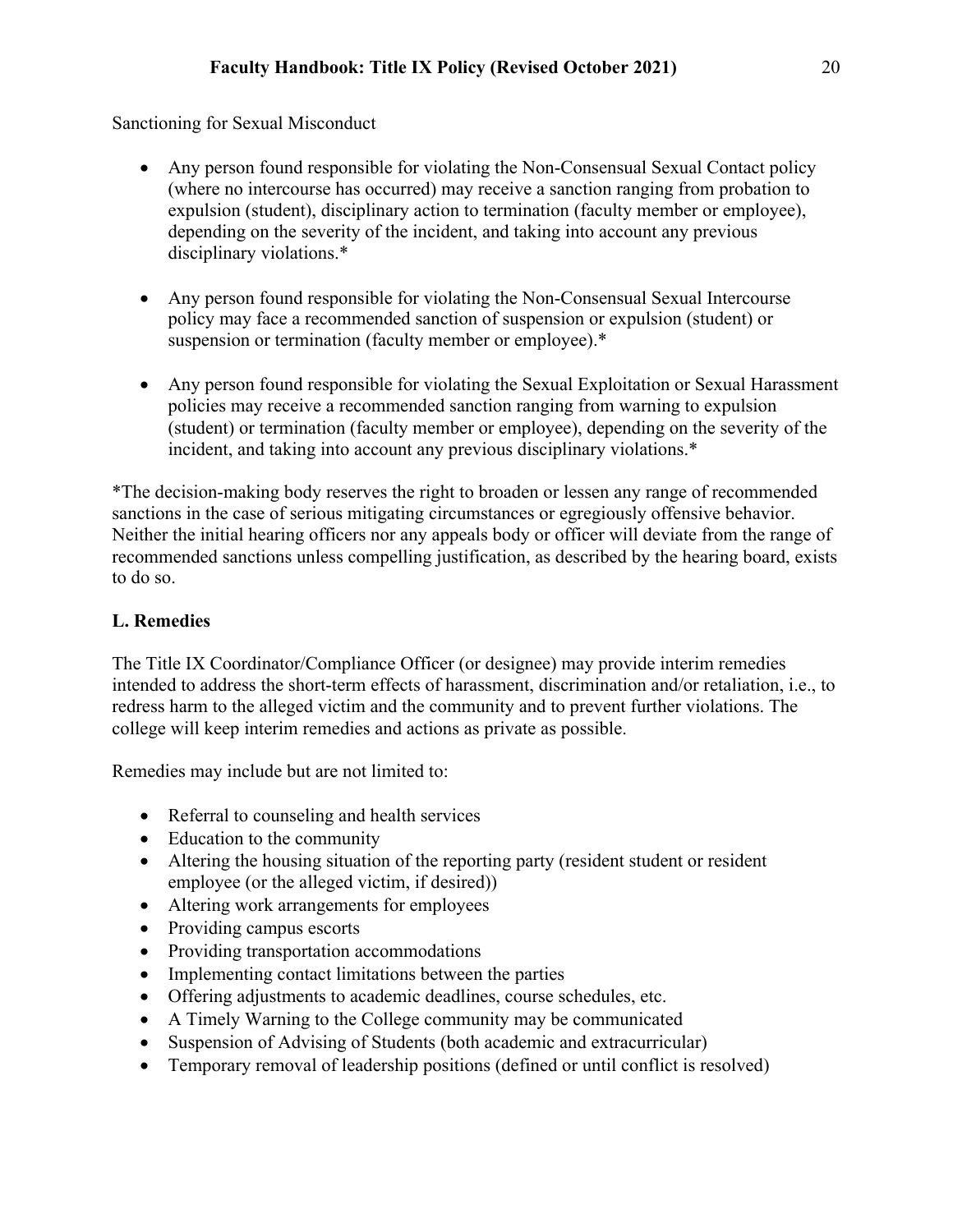The College may interim suspend a student, employee or organization pending the completion of an investigation and resolution, particularly when in the judgment of the appropriate College Official in consultation with the Title IX Coordinator/Compliance Officer, the safety or wellbeing of any member(s) of the campus community may be jeopardized by the presence on campus of the responding party or the ongoing activity of a student organization whose behavior is in question. In all cases in which an interim suspension is imposed, the student, employee or student organization will be given the opportunity to meet with the Title IX Coordinator/Compliance Officer prior to such suspension being imposed, or as soon thereafter as reasonably possible, to show cause why the suspension should not be implemented. The College through the appropriate official has sole discretion to implement or stay an interim suspension under any applicable policies, and to determine its conditions and duration. Violation of an interim suspension under this policy is grounds for expulsion (student) or termination (faculty member or employee).

During an interim suspension or administrative leave, a student or employee may be denied access to college housing and/or the college campus/facilities/events. As determined by the appropriate administrative officer, Title IX Coordinator/Compliance Officer or designee, this restriction can include classes and/or all other college activities or privileges for which the student might otherwise be eligible. At the discretion of the appropriate administrative officer, Title IX Coordinator/Compliance Officer or designee, alternative coursework options may be pursued to ensure as minimal an impact as possible on the responding party.

The institution will maintain as confidential any accommodations or protective measures, provided confidentiality does not impair the institution's ability to provide the accommodations or protective measures.

# **M. Dismissal or Consolidation of Formal Complaints**

Albright will investigate the allegations in a formal complaint, but, for purposes of Title IX, after its investigation, Albright must dismiss formal complaints in the following circumstances:

- When the conduct alleged in the formal complainant would not constitute sexual harassment even if proved.
- When the conduct alleged, even if proved, did not occur in Albright's education program or activity.
- When the conduct alleged, even if proved, did not occur against a person in the United States.

For purposes of Title IX, Albright may dismiss formal complaints involving allegations of sexual harassment in the following circumstances:

• When a Complainant notifies the Title IX Coordinator/Compliance Officer in writing that the Complainant would like to withdraw the formal complaint or any allegations in it.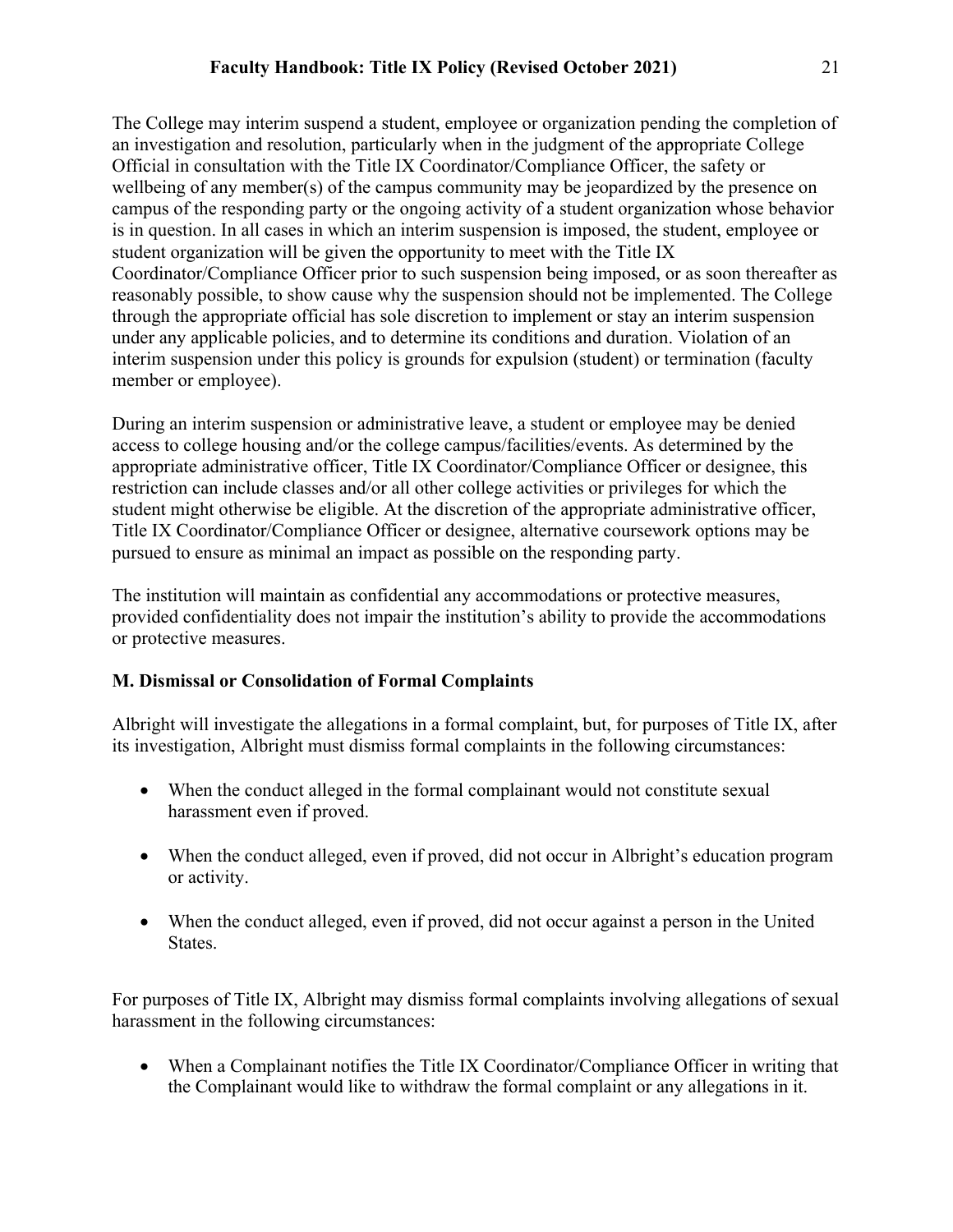- When the Respondent is no longer enrolled or employed by Albright.
- When specific circumstances prevent Albright from gathering evidence sufficient to reach a determination as to the formal complaint or its allegations.

Upon any dismissal required or permitted for the purpose of Title IX, Albright will send a written notice of the dismissal, along with the reasons for it, simultaneously to both parties.

For purposes of Title IX, when the allegations of sexual harassment arise out of the same facts or circumstances, Albright may consolidate formal complaints:

- That involve allegations of sexual harassment against more than one Respondent.
- That involve allegations of sexual harassment by more than one Complainant against one or more Respondents.
- That involves allegations of sexual harassment by one party against the other party.

## **N. Appeals**

Both a Complainant and a Respondent may appeal a hearing decision. Likewise, parties have a right to appeal decisions Albright makes to dismiss a formal complaint.

The basis of appeal must meet one of the following criteria: (i) a procedural irregularity that affected the outcome of the matter; (ii) new evidence becomes available that was not reasonably available at the time the determination or dismissal was made that could affect the outcome of the matter; or (iii) the Title IX Coordinator/Compliance Officer, investigator(s), or decisionmakers(s) had a conflict of interest or bias for or against Complainants or Respondents generally or for or against the individual Complainant or Respondent that affected the outcome of the matter.

Please note that, at the hearing, both parties will be given the opportunity to challenge the participation of a specific Harassment and Abuse Hearing Committee member on that grounds that a Harassment and Abuse Hearing Committee member has a bias for or against Complainants or Respondents generally or for or against the Complainant or Respondent individually. If, when given the opportunity to challenge the participation of a specific Harassment and Abuse Hearing Committee member, a party fails to raise any known concerns in these regards, then that party may waive their right to raise those same concerns as a ground for an appeal.

When one party makes an appeal, the other party will be notified in writing of the appeal filed. The decision-maker(s) for the appeal will not be the same individual(s) that made a determination regarding responsibility or that decided to dismiss a formal complaint. Likewise, the decision-maker(s) for an appeal will not be the same people that were involved with investigating a case or the Title IX Coordinator/Compliance Officer. Also, the decision-maker(s) for an appeal will not have a conflict of interest or bias for or against Complainants or Respondents generally or for or against the individual Complainant or Respondent.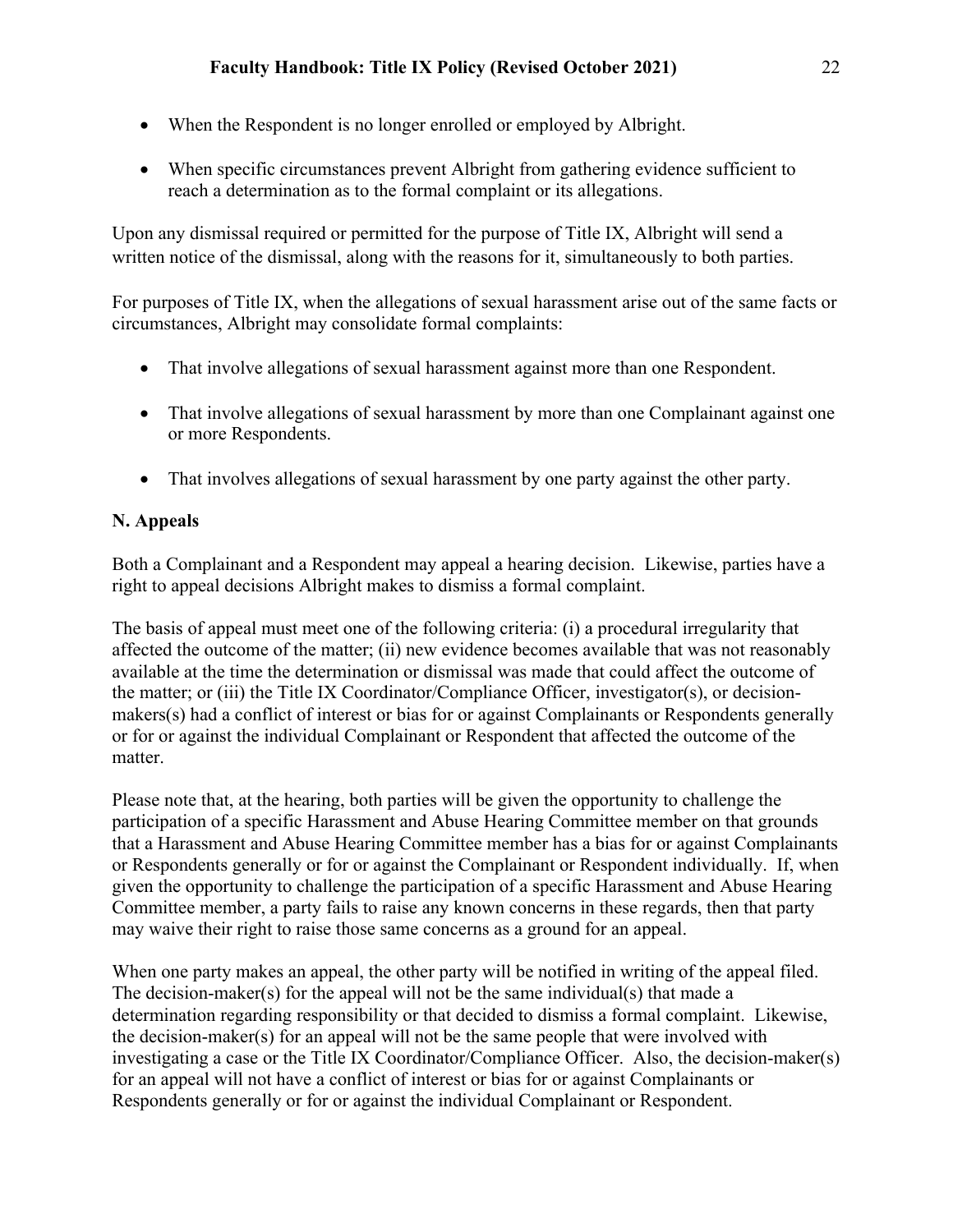Parties must file a written appeal directly to the Office of the Provost and Senior Vice President for Academic Affairs within seven business days of receipt of the decision. In turn, the Faculty Appeals Committee will hear the appeal and make a recommendation to the President of the College. The President of the College will render the final decision of the appeal.

On appeal, a written determination will be made within 15 business days that describes the result of the appeal as well as the rationale behind it. Both parties will be notified simultaneously of the appeal decision in writing. The appeal decision is final, but, but, upon receiving the appeal decision, both parties will have 7 business days to submit a written statement supporting the outcome of the appeal or challenging it.

# **O. Records**

For at least seven years, Albright will maintain records of:

- Any informational meetings recorded as a part of the Title IX grievance process.
- Each sexual harassment, abuse, and non-sexual harassment investigation and any determination regarding responsibility.
- The recording or transcript of any hearing.
- Sanctions imposed on any Respondent.
- Remedies provided to any Complainant.
- Any appeal regarding a determination of responsibility, as well as the results of the appeal.
- Any informal resolution, as well as the results of any informal resolution.
- All materials used to train Title IX Coordinators, investigators, decision-makers, and any person who facilitates an informal resolution process.
- Supportive measures taken in response to a report or formal complaint of sexual harassment, abuse, or non-sexual harassment.
- Any action in response to a report or formal complaint of sexual harassment, abuse, or non-sexual harassment.

# **P. Process for Extraordinary Grievance Processes**

In the event of an extraordinary grievance process not contemplated here, the Vice President of Finance shall alter these policies and procedures as needed to ensure that Albright complies with all Title IX requirements. For instance, if the Director of Human Resources or the Provost and Senior Vice President for Academic Affairs is either the Complainant or the Respondent in a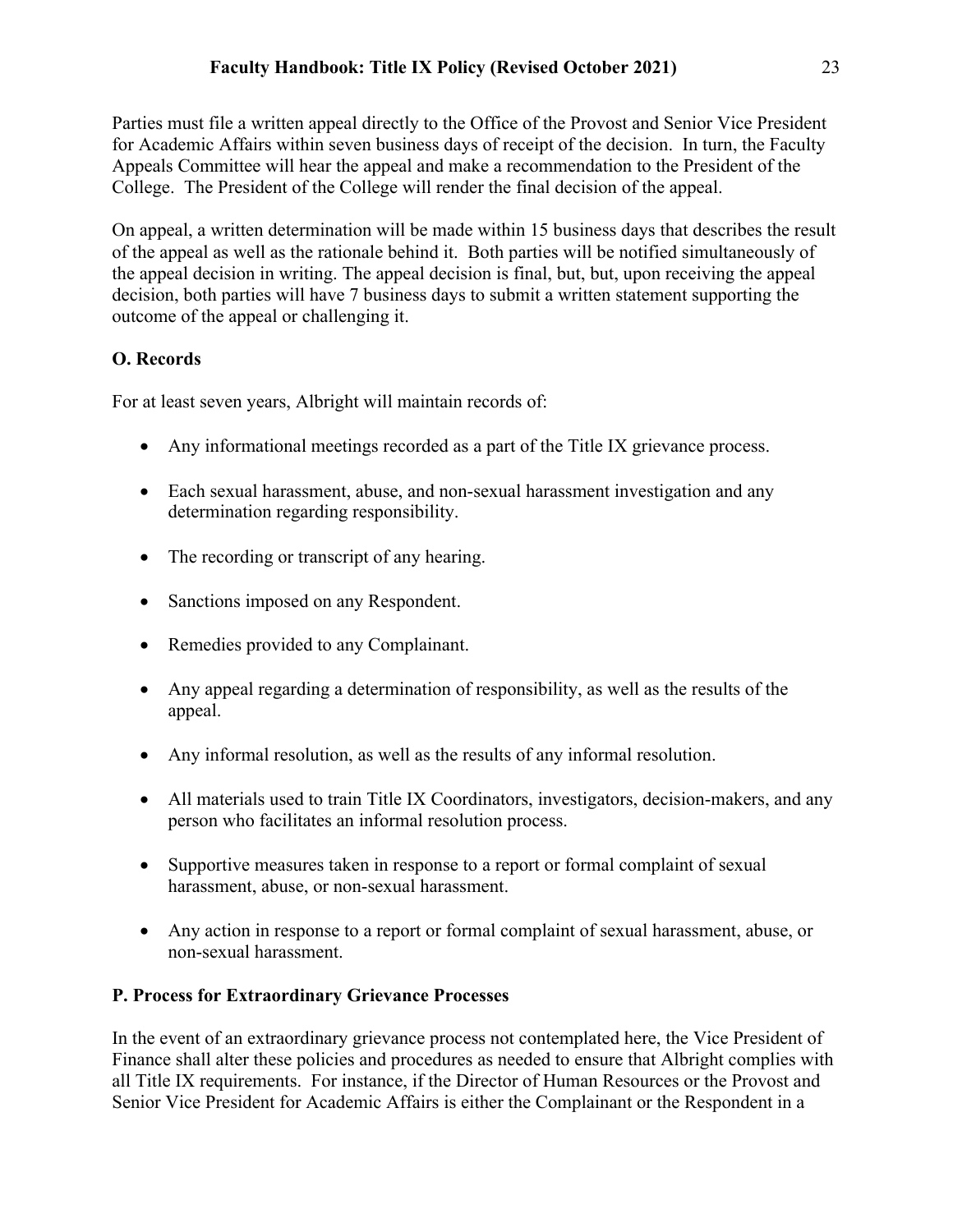case, the Senior Vice President of Student and Campus Life shall designate alternative individuals to fulfill the roles described herein for such individuals.

## **Q. Delays for Good Cause**

Throughout the grievance process, Albright has the right to institute temporary delays for good cause. Good cause may include, but is not limited to, considerations such as the absence of a party, a party's advisor, or a witness; concurrent law enforcement activity, or the need for language assistance or accommodation of disabilities. Upon instituting any delay in the grievance process, the Director of Human Resources will provide the Complainant and the Respondent with written notice of the delay and the reasons for it.

## **R. Retaliation**

Albright prohibits any retaliation against any individual for the purpose of interfering with any right or privilege secured by Title IX or because an individual has made a report or complaint, testified, assisted, or participated or refused to participate in any manner in an investigation, proceeding, or hearing. Retaliation includes, but is not limited to, intimidation, threats, coercion, punishment, or discrimination. Intimidation, threats, coercion, or discrimination, including charges against an individual for code of conduct violations that do not involve sex discrimination or sexual harassment, but arise out of the same facts or circumstances as a report or complaint of sex discrimination, or a report or formal complaint of sexual harassment, for the purpose of interfering with any right or privilege secured by Title IX or this part, constitutes retaliation. Any complaints involving retaliation may be submitted to Title IX Coordinator/Compliance Officer so that they can be handled in an appropriate manner.

## **S. Definitions**

**Advisor**: An individual who has agreed to assist a Respondent or Complainant during an Harassment and Abuse Hearing Committee. Parties are entitled to an advisor of their choice, and their advisor may be, but is not required to be, an attorney. At a hearing, a party's advisor questions the other party, witnesses, and conducts cross examination. An advisor may not appear in lieu of the Complainant or the Respondent. Unless they are an advisor, attorneys, friends, parents, and family members are not permitted to sit in the hearing room.

**Business Day:** A business day includes all days the college is in session as well as regular workdays even if the college is not in session.

**Chairperson**: For Harassment and Abuse Hearing Committee hearings, the chairperson convenes the hearing. The chairperson is a voting member of the committee. At a hearing, the chair publicly communicates the committee's decisions regarding relevancy determinations. If the chairperson cannot serve for a particular case, he/she can appoint a temporary chairperson.

**College Official**: Includes any person employed by the college, performing assigned administrative or professional responsibilities.